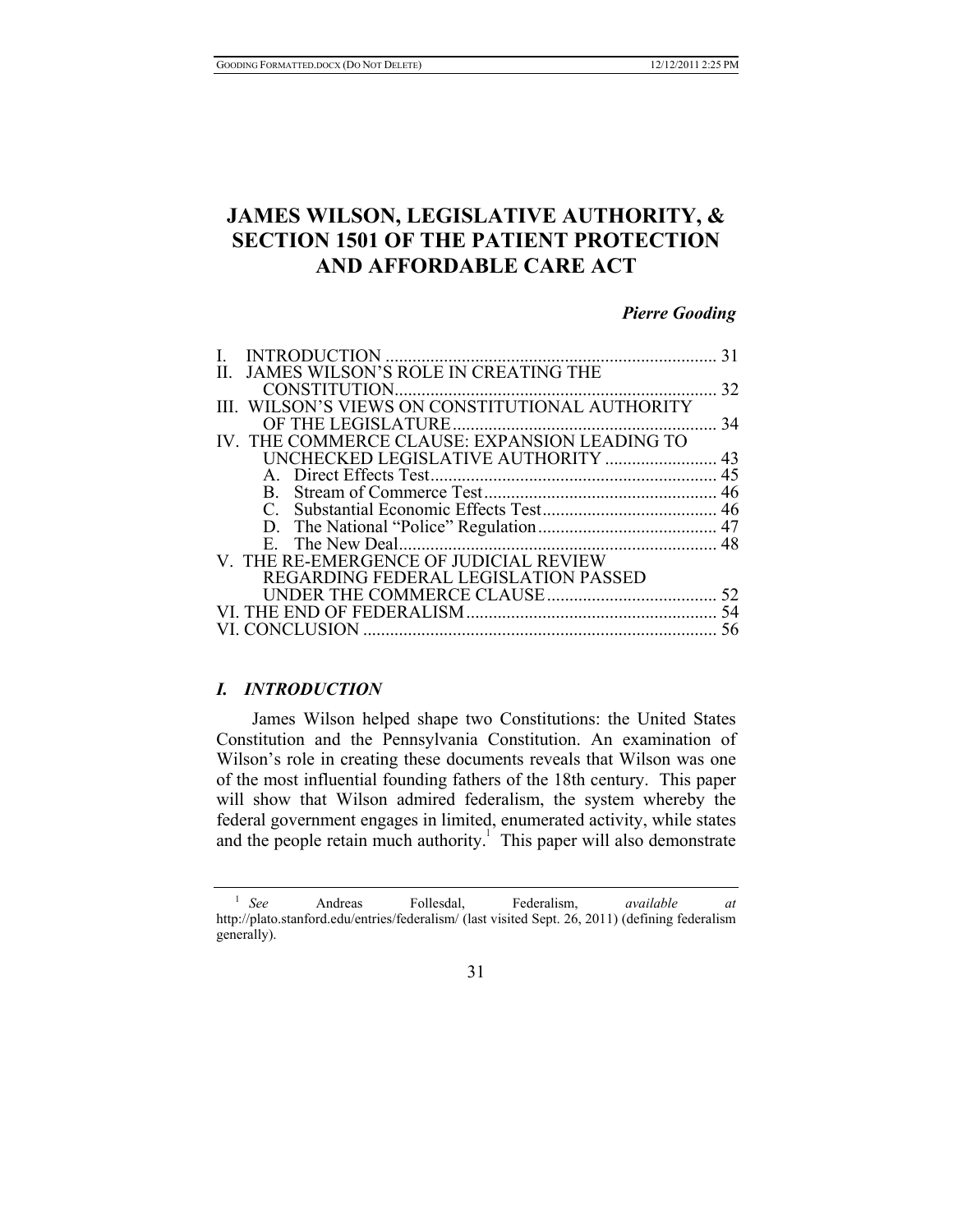that James Wilson favored limiting the power of legislatures, with the judiciary serving a fundamental role in that process. Finally, reviewing Wilson's work in the context Supreme Court case law will show that while health care may be a market within which the federal government can efficiently and effectively participate, penalizing individuals for not buying government mandated health care is not constitutional under the Commerce Clause.

## *II. JAMES WILSON'S ROLE IN CREATING THE CONSTITUTION*

James Wilson was born near St. Andrews, Scotland on September 14, 1742. $^2$  Wilson immigrated to Pennsylvania in 1765. $^3$  James Madison is often said to be the "founder of the Constitution," with Wilson following the votes of Madison on key issues such as the Connecticut Compromise.<sup>4</sup> But in 1787, Wilson was ten years older than Madison and had more legislative experience.<sup>5</sup> The view that Madison is the father of the Constitution is linked to Madison creating the Virginia Plan and his role as speaker and note-taker during the Constitutional Convention.<sup>6</sup> Yet, if one looks at the United States Constitution's creation in its entirety, it is apparent that Wilson had a major influence at various stages in the creation process.<sup>7</sup> Wilson spoke more times than Madison during the convention, and Wilson's views on all three federal branches were largely incorporated into the Constitution.<sup>8</sup>

While Wilson and Madison often voted the same way, their underlying philosophies were considerably divergent. For example,

<sup>2</sup> John Osborne & James Gerencser, *James Wilson*, THEIR OWN WORDS (July 9, 2003), http://deila.dickinson.edu/theirownwords/author/WilsonJ.htm (examiningWilson's biography). 3 Ashbrook Ctr. for PUB. AFF., *Delegates to the Constitutional Convention: James* 

*Wilson,*TEACHINGAMERICANHISTORY.ORG*,*http://teachingamericanhistory.org/convention/de legates/wilson.html (last visited Sept. 5, 2011) (examining Wilson's biography).

<sup>4</sup> William Ewald, *James Wilson and the Drafting of the Constitution*, 10 U.PA. J. CON.

 $5$  Interview with William Ewald, Professor, University of Pennsylvania Law School (Sept. 27, 2011).

<sup>(</sup>Sept. 27, 2011). 6 Ewald, *supra* note 4, at 963. *See also* James Madison, *Journal, Tuesday May 29, 1787, of the Constitutional Convention*, *reprinted in* THE RECORDS OF THE FEDERAL CONVENTION OF 1787 49- 50 (Max Farrand, , Yale Univ. Press 1911) (recording the introduction of the

<sup>&</sup>lt;sup>7</sup> Ewald, *supra* note 4 generally. 8 *Id. See also* Farrand, *supra* note 6 generally.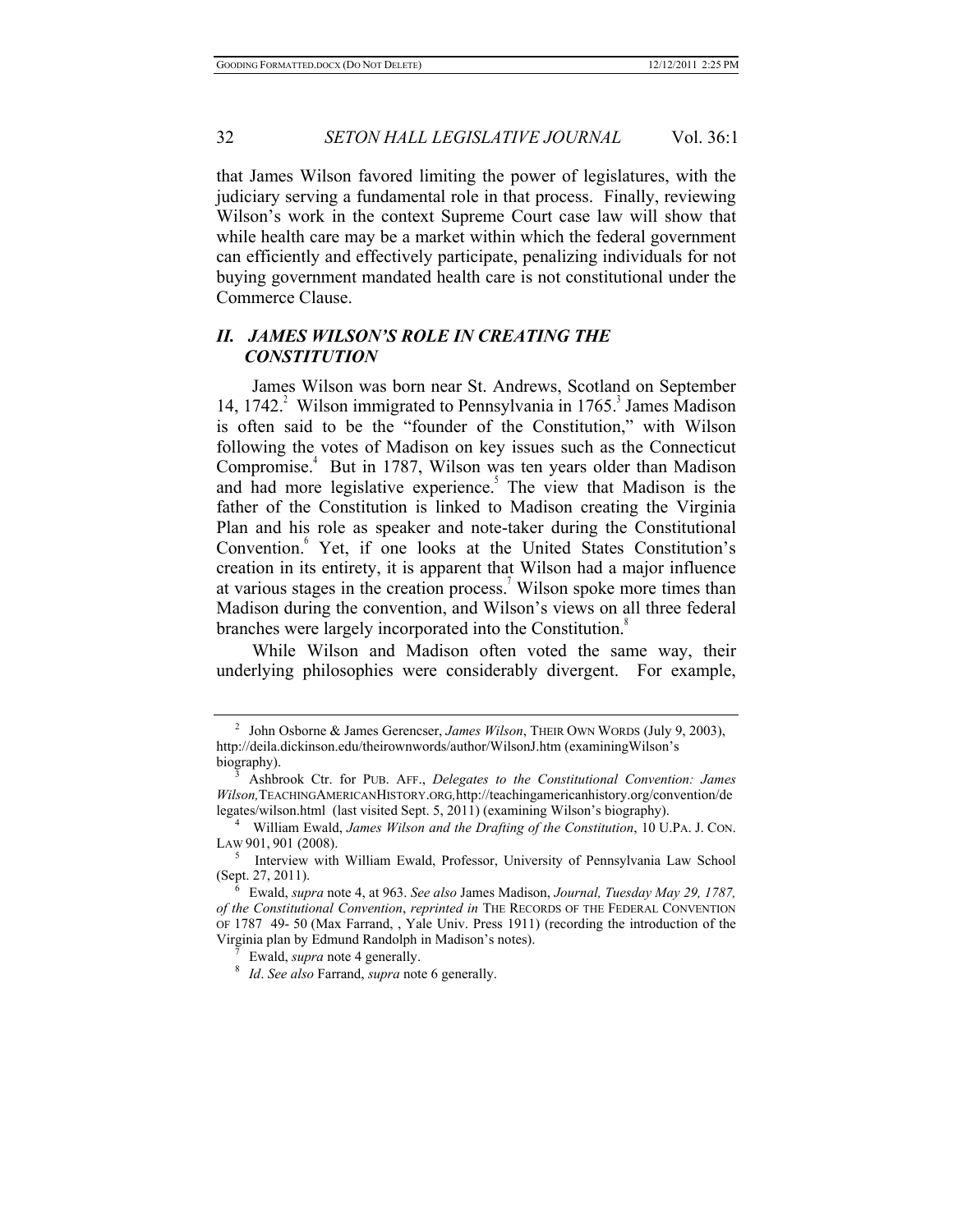Madison believed in a system of filtration.<sup>9</sup> Under a filtration system, people vote for House representatives who elect the Senate, who then elects a President (along with judges).<sup>10</sup> Wilson, on the other hand, was an advocate of popular representation in its own right.<sup>11</sup> On May 31, 1787, both Wilson and Madison voted for a bicameral legislature with popular representation in the House of Representatives.<sup>12</sup>

On June 15, 1787, Wilson first protested the New Jersey plan on the grounds that it encompassed a unicameral legislature and a plurality presidency.13 Madison soon *followed* Wilson in opposing the New Jersey plan.<sup>14</sup> Wilson also argued throughout the convention for a singular president, elected for a short period of time, with the power to veto bills, and authority separate from the legislature and judiciary.<sup>1</sup> Where Madison wanted property interests represented by the legislature, Wilson argued ardently against such representation.<sup>16</sup>

Wilson's influence was palpable both during and after debate of the Constitution. The words "We the People" were almost assuredly of Wilson's mind.<sup>17</sup> These words emphasize Wilson's strong views on individual liberty within a federalist system. Whereas Madison left shortly after the July 16, 1787 vote for the Connecticut Compromise (a peculiar name considering that Oliver Ellsworth of the Connecticut Delegation was not present when the Compromise was created), James Wilson stayed to complete the Constitution and was one of five members on the Committee of Detail ("COD").<sup>18</sup> The other members were John Rutledge (Chair, South Carolina), Edmund Randolph (Virginia), Nathaniel Gorham (Massachusetts) and Oliver Ellsworth (Connecticut).<sup>19</sup> On July 26, 1787, the COD began to finalize a draft of

<sup>9</sup> Ewald, *supra* note 4, at 943. 10 Farrand, s*upra* note 6. 11 Ewald, *supra* note 4, at 963.

<sup>&</sup>lt;sup>12</sup> Farrand, supra note 6, at 54.<br>
<sup>13</sup> *Id.* at 254.<br>
<sup>14</sup> Ewald, *supra* note 4, at 972.<br>
<sup>15</sup> *Id.* at 950-51.<br>
<sup>16</sup> *Id.* at 979-81.<br>
<sup>17</sup> *Id.* at 988. *See also* Elizabeth Stuart, *BYU Graduate May Have Found Draft Constitution*, MORMON TIMES, Feb. 6, 2010, *available at* http://www.deseretnews.com/article/700007460/BYU-graduate-may-have-found-draft-of-US-Constitution.html (stating that the phrase "We the people" was found on the back of the first draft of the Constitution in Wilson's hand-writing). 18 Ewald, *supra* note 4, at 982-83. 19 *Id*.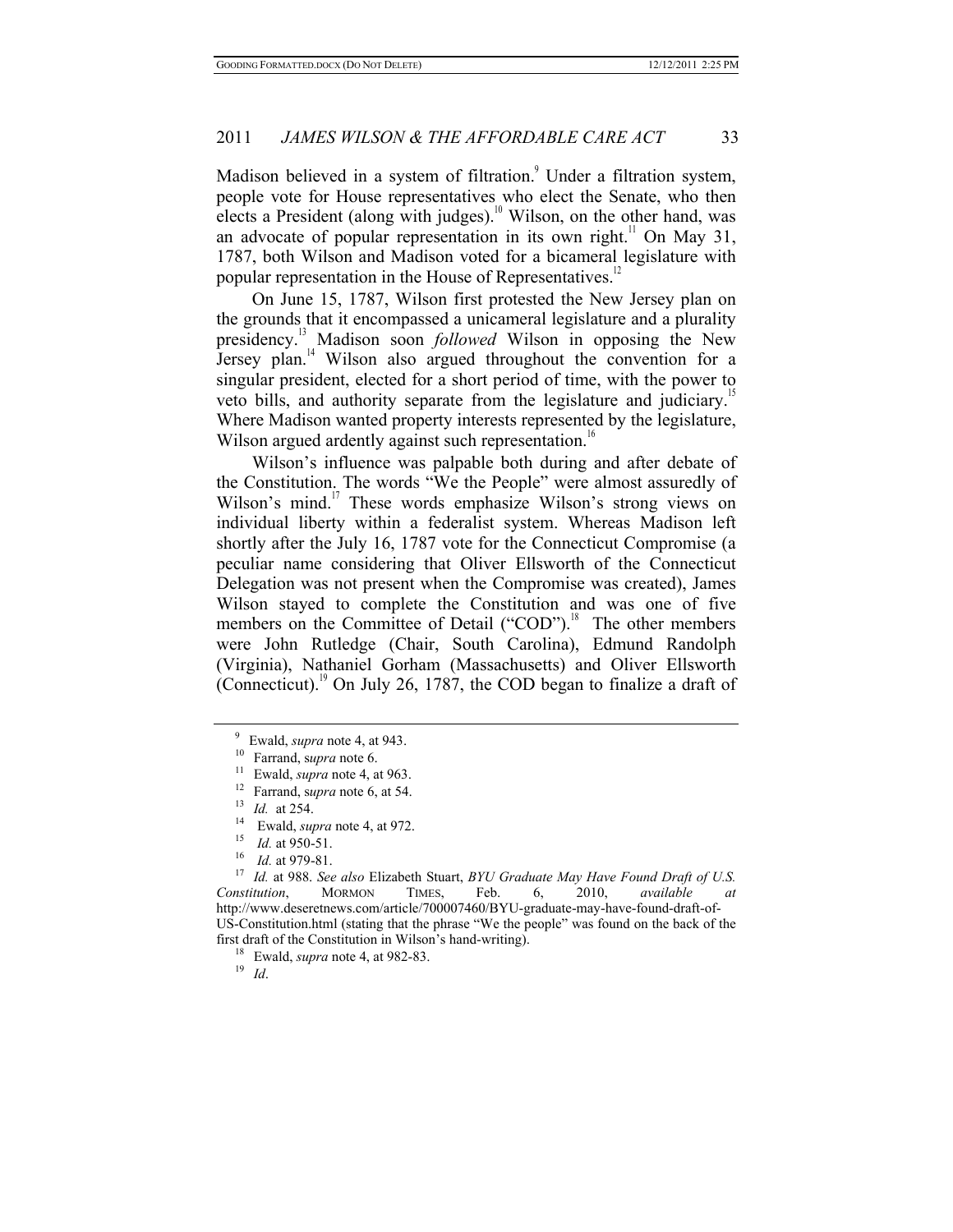the Constitution to present to the states for ratification.<sup>20</sup>

The COD, with Wilson as an important member, was responsible for aspects of the Constitution such as the Article I, Section 8 Necessary and Proper Clause (written by Wilson), the Article I, Section 8 Enumerated Powers (written by Edmund Randolph & John Rutledge), the Article VI, Clause 2 Supremacy Clause (written by Wilson), the Full Faith and Credit Clause (written by Rutledge)), and the Article IV, Section 2 Privilege and Immunities Clause (written by Wilson or Rutledge). $^{21}$ 

Wilson did not participate in the creation of the enumeration of powers because he wanted Congress to have general powers, which would have expanded the parameters of congressional authority.<sup>22</sup> However, Randolph and Rutledge were able to ensure that Congress' power was listed in Article I. $^{23}$  Although Wilson was able to put the Necessary and Proper Clause into Article I, Section 8 to enlarge the scope of the enumerated rights, the clause was blunted by the enumeration in Article I, Section 8. After Wilson's work on the COD was finished, Wilson emphasized the enumeration of federal rights as a reason for ratification by the states.\

## *III. WILSON'S VIEWS ON CONSTITUTIONAL AUTHORITY OF THE LEGISLATURE*

If James Wilson represents such an important figure in American constitutional history, an examination of his thoughts on constitutional power *after* the Committee of Detail created the Constitution is important for understanding the rights of the federal legislature. It is clear that Wilson believed the activities of the legislature needed to be monitored and restricted, including by the judiciary, in some respect.<sup>24</sup> It is equally clear that Wilson understood the impact of Rutledge and Randolph's addition of enumerated rights for Congress in terms of ensuring that Congress had a tangible parameter in which to operate.<sup>25</sup>

<sup>&</sup>lt;sup>20</sup> *Id.*<br>
<sup>21</sup> *Id.* at 986-92.<br>
<sup>22</sup> Farrand, *supra* note 6, at 49. *See also* Ewald, *supra* note 4, at 986-7.<br>
<sup>23</sup> Ewald, *supra* note 4, at 987.<br>
<sup>24</sup> Ewald, *supra* note 4, at 996-7.<br>
<sup>25</sup> James Wilson, Speech at The Documentary History of the Ratification of the Constitution 339-340 (John M. Kaminski & Gaspare J. Saladino eds., 1981) (emphasis added).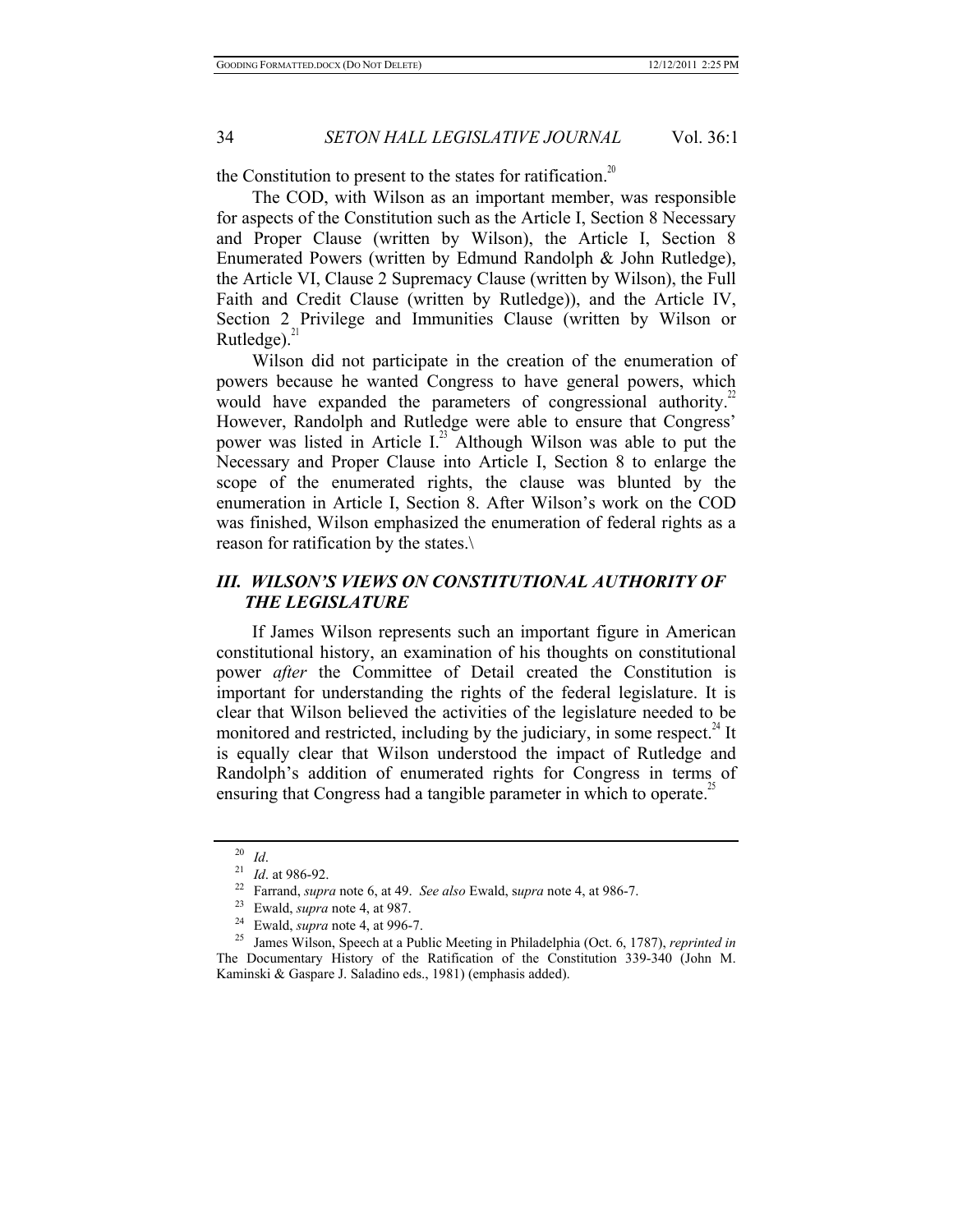Wilson's State House Yard Speech on October 6, 1787, defending the United States Constitution to the Pennsylvania Legislature, was imperative to the passing of the Constitution by both the Pennsylvania Legislature and Congress.<sup>26</sup> The speech was sent to George Washington, who then circulated it to other delegates attempting to persuade their states' citizenry that America needed to replace the Articles of Confederation with a stronger national government.<sup>27</sup> In this speech, Wilson stated:

It will be proper . . . to mark the leading discrimination between the state constitutions and the constitution of the United States. When the people established the powers of legislation under their separate governments, they invested their representatives with every right and authority which they did not in explicit terms reserve; and therefore upon every question respecting the jurisdiction of the house of assembly, if the frame of government is silent, the jurisdiction is efficient and complete. But in delegating federal powers, another criterion was necessarily introduced, and the congressional authority is to be collected, not from tacit implication, but from the positive grant expressed in the instrument of union. Hence it is evident, that in the former case everything which is not reserved is given, *but in the latter the reverse of the proposition prevails, and everything which is not given, is reserved.* 

This distinction being recognized, will furnish an answer to those who think the omission of a bill of rights a defect in the proposed constitution: *for it would have been superfluous and absurd to have stipulated with a federal body of our own creation, that we should enjoy those privileges of which we are not divested either by the intention or the act that has brought that body into existence.* For instance, the liberty of the press, which has been a copious source of declamation and opposition, what controul can proceed from the federal government to shackle or destroy that sacred palladium of national freedom? *If indeed, a power similar to that which has been granted for the regulation of commerce, had been granted to regulate literary publications, it would have been as necessary to stipulate that the liberty of the press should be preserved inviolate,*  as that the impost should be general in its operation.<sup>28</sup>

Wilson makes two separate important points. The first point is that states have all the rights not explicitly reserved by the people, but that

<sup>26</sup> Ewald, *supra* note 4, at 913. 27 *Id.* 

<sup>28</sup> JAMES WILSON, *supra* note 25 (emphasis added).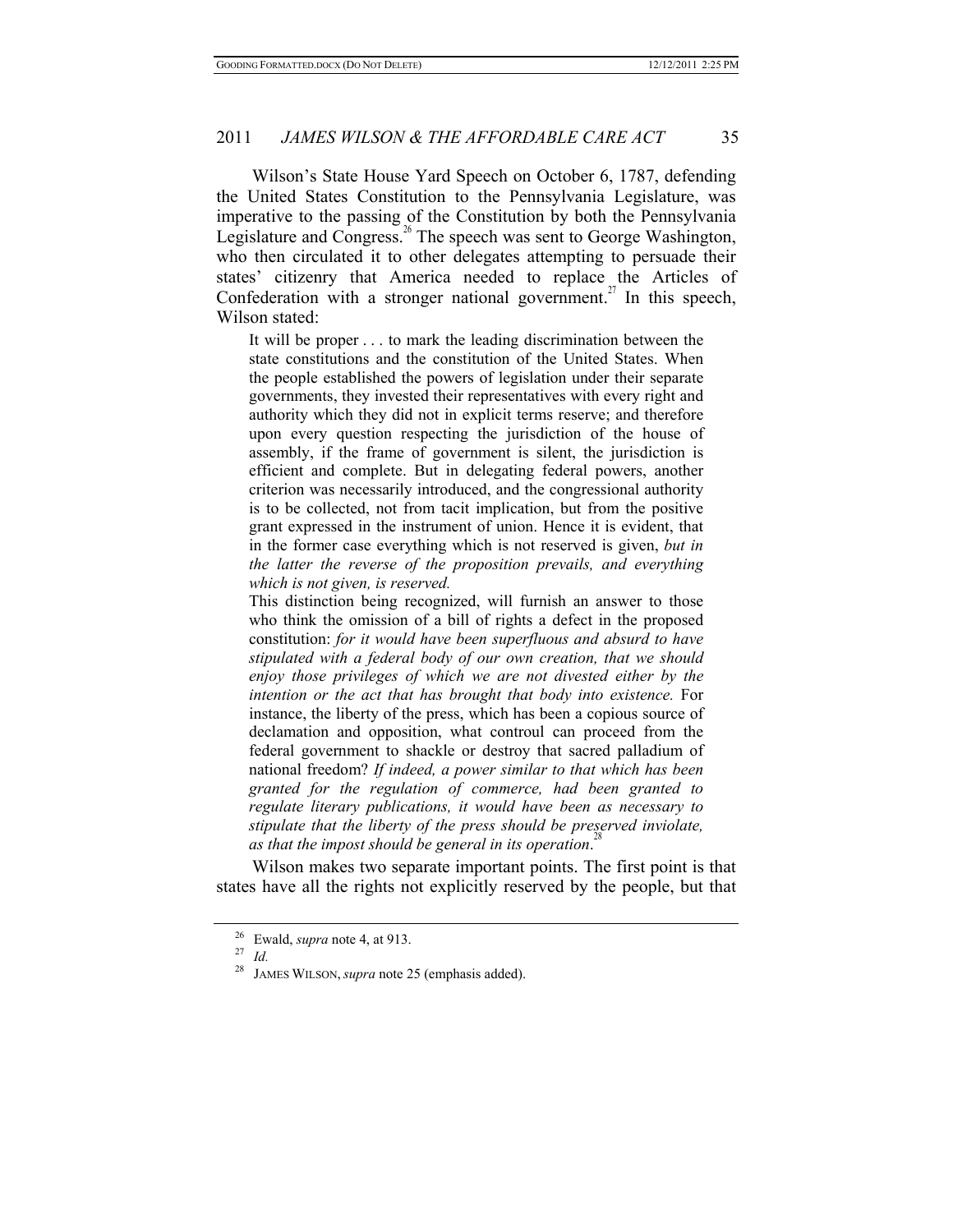the federal government only has those rights *explicitly* granted under the Constitution. $29$  This statement is in line with the creation and maintenance of a federalist system, with the states and federal government having separate, identifiable roles. Where the federal government is authorized to act, its actions take precedence under Article VI, Clause 2, better known as the Supremacy Clause.<sup>30</sup> Where the federal government *cannot* act because it has not been given an explicit right, the states and the people reserve their power.

Wilson's first point coincides with his second point, that a bill of rights is unnecessary. An initial reading of this statement might lead one to believe that Wilson was not an advocate of individual rights. However, a deeper analysis exposes the concept that individual rights are at the heart of Wilson's statements. If the federal government only possesses a limited amount of enumerated rights to act, then documenting our individual liberties *is* in fact unnecessary because the state, or the people, would already possess any rights outside of the parameters of Articles I, II, and III. Thus, the enumerated powers listed in Article I, Section 8 would constitute the parameters of legislative authority, taking into account the narrow expansion of legislative rights under the Necessary and Proper Clause, and outside of those parameters, the states and the people would be able to operate freely.

Wilson also expressed his views on legislative authority during a series of lectures that he gave at the University of Pennsylvania Law School. Wilson wrote:

I come now to the last head, under which I proposed to treat concerning the legislative department: this was, to consider the powers vested in Congress by the constitution of the United States. On this subject, we discover a striking difference between the constitution of the United States and that of Pennsylvania. By the latter, each house of the general assembly is vested with every power necessary for a branch of the legislature of a free state. *In the former*, no clause of such an extensive and unqualified import is to be found. *The reason is plain*. The latter institutes a legislature with general, the former, with enumerated, powers. Those enumerated powers are now subject for consideration.<sup>3</sup>

<sup>29</sup> *Id.*

<sup>30</sup> Office of the Secretary of the Senate, S.Pub 103-21, *Constitution of the United States and notes, available at* http://www.senate.gov/civics/constitution\_item/constitution.htm. 31 James Wilson, Of the Constitutions of the United States and of Pennsylvania – Of the

Legislative Departmemt, *reprinted in* 2 COLLECTED WORKS OF JAMES WILSON 870 (Kermit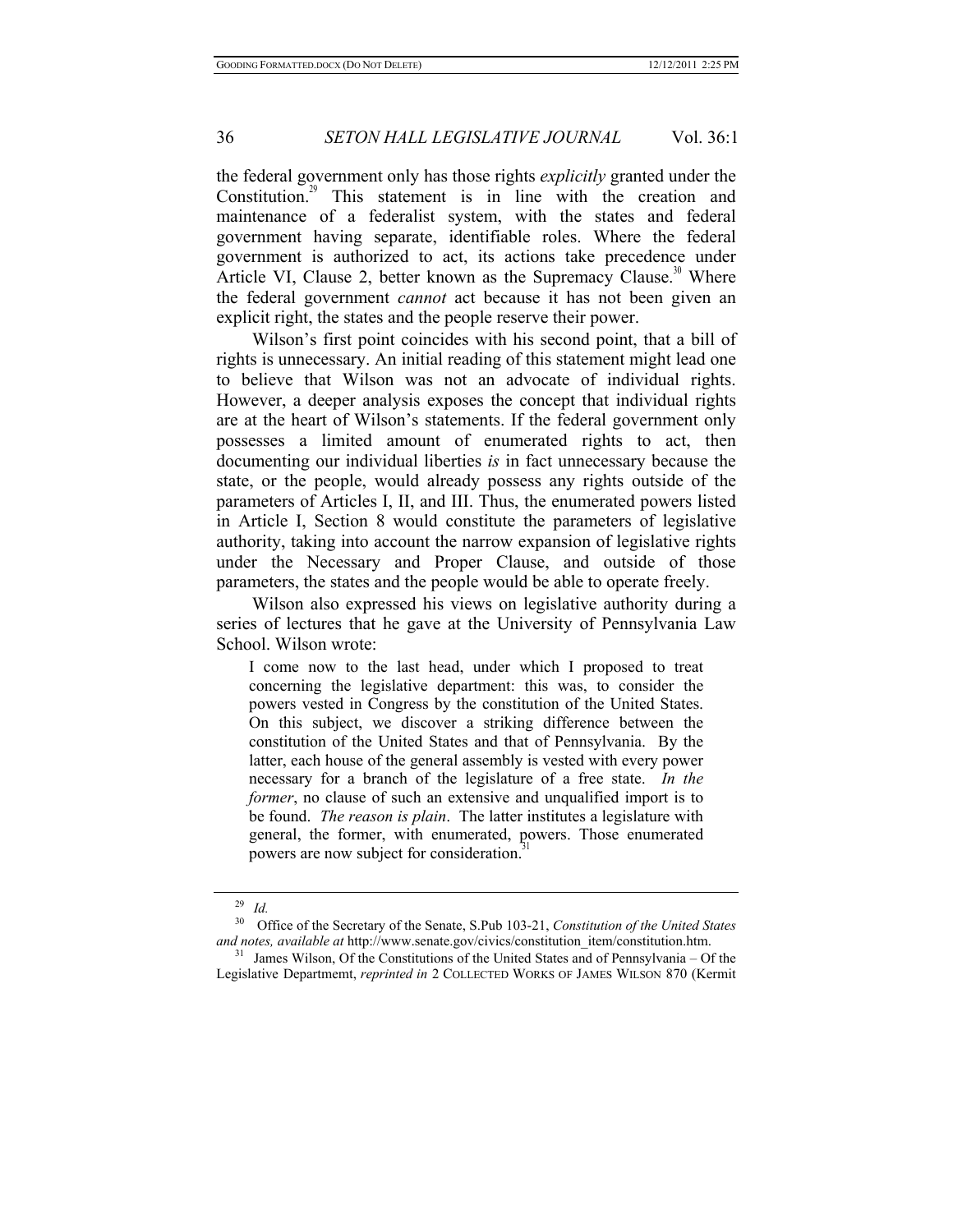During his lecture on constitutional legislative authority, Wilson did not seem to think much about the Commerce Clause's ability to expand the enumerated rights of the federal government, stating simply, "It is an object of the national government to 'form a more perfect union.' On this principle, congress is empowered to regulate commerce among the several states, to establish post offices  $\dots$   $\mathbb{R}^{32}$ 

Wilson's lectures again reflect a distrust of the legislature. When comparing the U.S. Constitution with the British Constitution, Wilson wrote:

[T]he order of things in Britain is exactly the reverse of the order of things in the United StatesFalse'An act of parliament, in England, can never be unconstitutional, in the strict and proper acceptation of the term: in a lower sense it may; viz. when it militates with the spirit, contradicts the analogy, or defeats the provision of other laws, made to regulate the form of government.<sup>33</sup>

Wilson's comparison illustrates a salient point: actions by the United States Congress *can* be unconstitutional, if those actions are outside the scope of Congress' enumerated rights.

Wilson's lectures illuminate how he views the judiciary in terms of checking the power of the legislature. On Great Britain, Wilson wrote "... there is a very improper mixture of legislative and judicial authority vested and blended in the same assembly. This is entirely avoided in the Constitution of the United States."34 Wilson fought to ensure that the judiciary was a separate and co-equal branch of the federal government, a branch not subordinate to the legislature.<sup>35</sup>

While attempting (ultimately successfully) to persuade Pennsylvania to adopt the United States Constitution, Wilson stated:

In order, sir, to give permanency, stability and security to any government, I conceive it of essential importance, that its legislature should be restrained; tat there should not only be what we call a *passive,* but an *active* power over it. For of all kinds of despotism, this *is the most dreadful and the most difficult to be correctedFalse* 

L. Hall & Mark David Hall eds., 2007).<br><sup>32</sup> *Id.* at 872.<br><sup>33</sup> James Wilson, Comparison of the Constitution of the United States with That of Great Britain*, reprinted in* 1 Collected Works of James Wilson 719-20 (Kermit L. Hall &

<sup>&</sup>lt;sup>34</sup> *Id.* at 736.<br><sup>35</sup> Gerard J. St. John, *James Wilson: A Forgotten Father*, THE PHIL. LAWYER, Winter<br>2004. *available at* http://www.philadelphiabar.org/page/TPLWinter04James 2004, *available at* http://www.philadelphiabar.org/page/TPLWinter04James Wilson?appNum=1.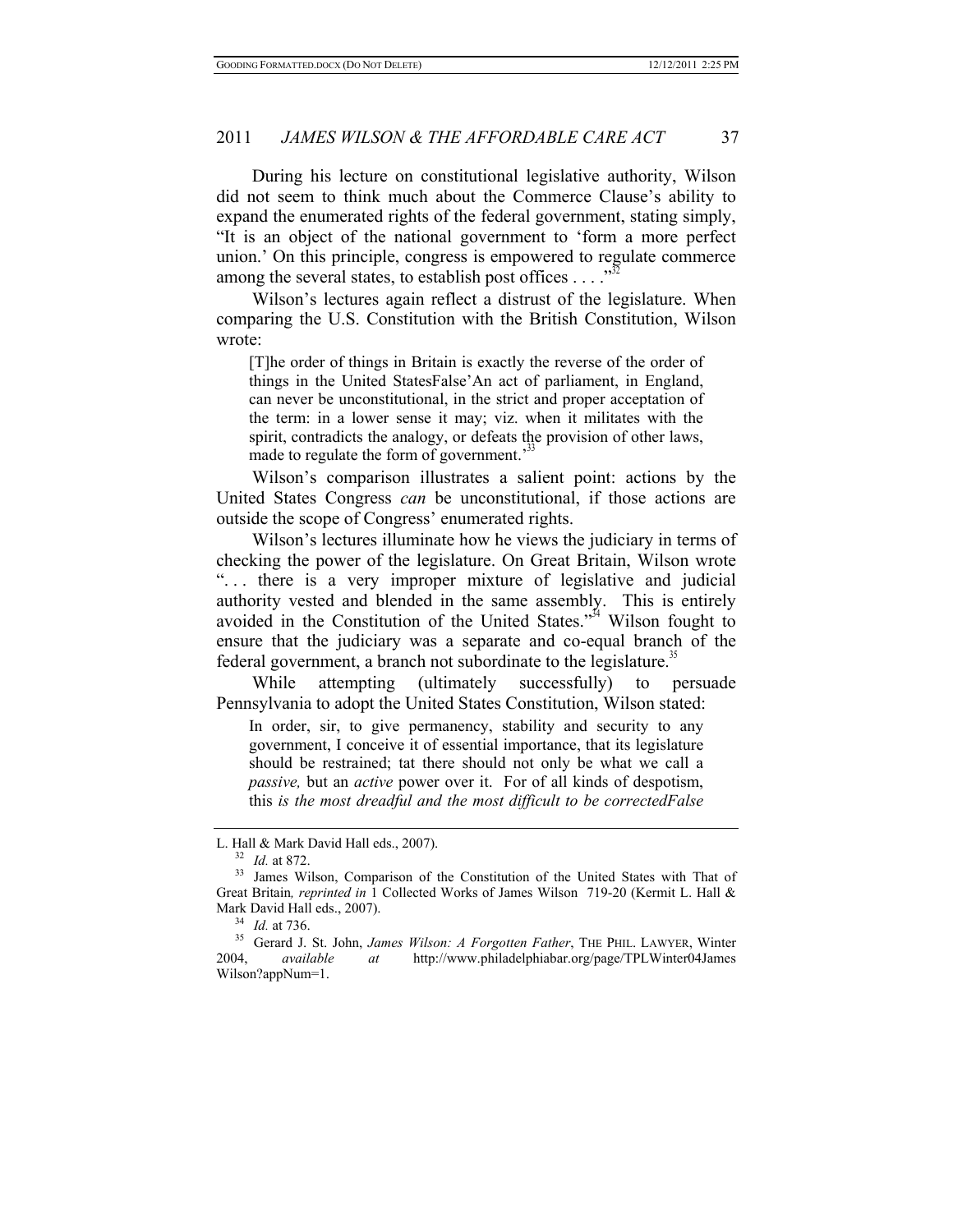These restraints arise from difference sourcesFalse Under this system they may arise likewise from the interference of those officers, who will be introduced into the *executive* and *judicial* departments.<sup>3</sup>

Wilson's work with Pennsylvania's Constitution is illustrative. Wilson disliked the lack of checks and balances in Pennsylvania's legislature before 1790 (namely, an unicameral legislature, executive officers removed at will, and an unsettled judiciary) and was the primary author of Pennsylvania's new Constitution in 1790 providing for a bicameral legislature, an executive with a limited veto, and an independent judiciary.<sup>37</sup>

Wilson's general approach to constitutional interpretation can also be discerned from his time on the United States Supreme Court from 1789 until his death on August 28, 1798. $38$  This analysis includes his seminal opinion, *Chisholm v. Georgia*.<sup>39</sup>

*Van Staphorst v. Maryland*<sup> $0$ </sup> – This was the first case docketed by the Supreme Court.<sup>41</sup> James Wilson would have heard the arguments concerning the Van Staphorst brothers lending money to Maryland and the state allegedly defaulting on the loan (according to the lenders).<sup>42</sup> However, the parties settled the case prior to argument before the  $Count.<sup>43</sup>$ 

*West v. Barnes*<sup> $44$ </sup> - The Court decided the case on procedural grounds, ruling that a writ of error must be issued by the clerk of the

<sup>&</sup>lt;sup>36</sup> James Wilson, An Address to the Delegation of Pennsylvania on the Subject of the Federal Constitution (Dec.1, 1787), *reprinted in* THE DEBATES, RESOLUTIONS, AND OTHER PROCEEDINGS, IN CONVENTION, ON THE ADOPTION OF THE FEDERAL CONSTITUTION AS RECOMMENDED BY THE GENERAL CONVENTION AT PHILADELPHIA 245 (Jonathan Elliott ed.,

<sup>1830) (</sup>emphasis added). 37 Penn Biographies, James Wilson (1742-1798), University of Pennsylvania University Archives and Records Center, *available at*<br>http://www.archives.upenn.edu/people/1700s/wilson jas.html (last visited Sept. 26, 2011).

<sup>&</sup>lt;sup>38</sup> Ashbrook Ctr. for PUB. AFF., *supra* note 3.<br><sup>39</sup> *Wilson, James* (1742-1798), in *AMERICAN ERAS* (1997), *available at* http://www.encyclopedia.com/topic/James\_Wilson.aspx; 2 U.S. (2 Dall.) 419(1793).<br><sup>40</sup> *Van Staphorst v. Maryland* (1791).<br><sup>41</sup> THE DOCUMENTARY HISTORY OF THE UNITED STATES, 1789-1800 8 (Maeva March

eds., Columbia University Press 1996). 42 *Id.*

<sup>43</sup> *Id.*

<sup>44</sup> West v. Barnes, 2 U.S. (2 Dall.) 401, 401 (1791).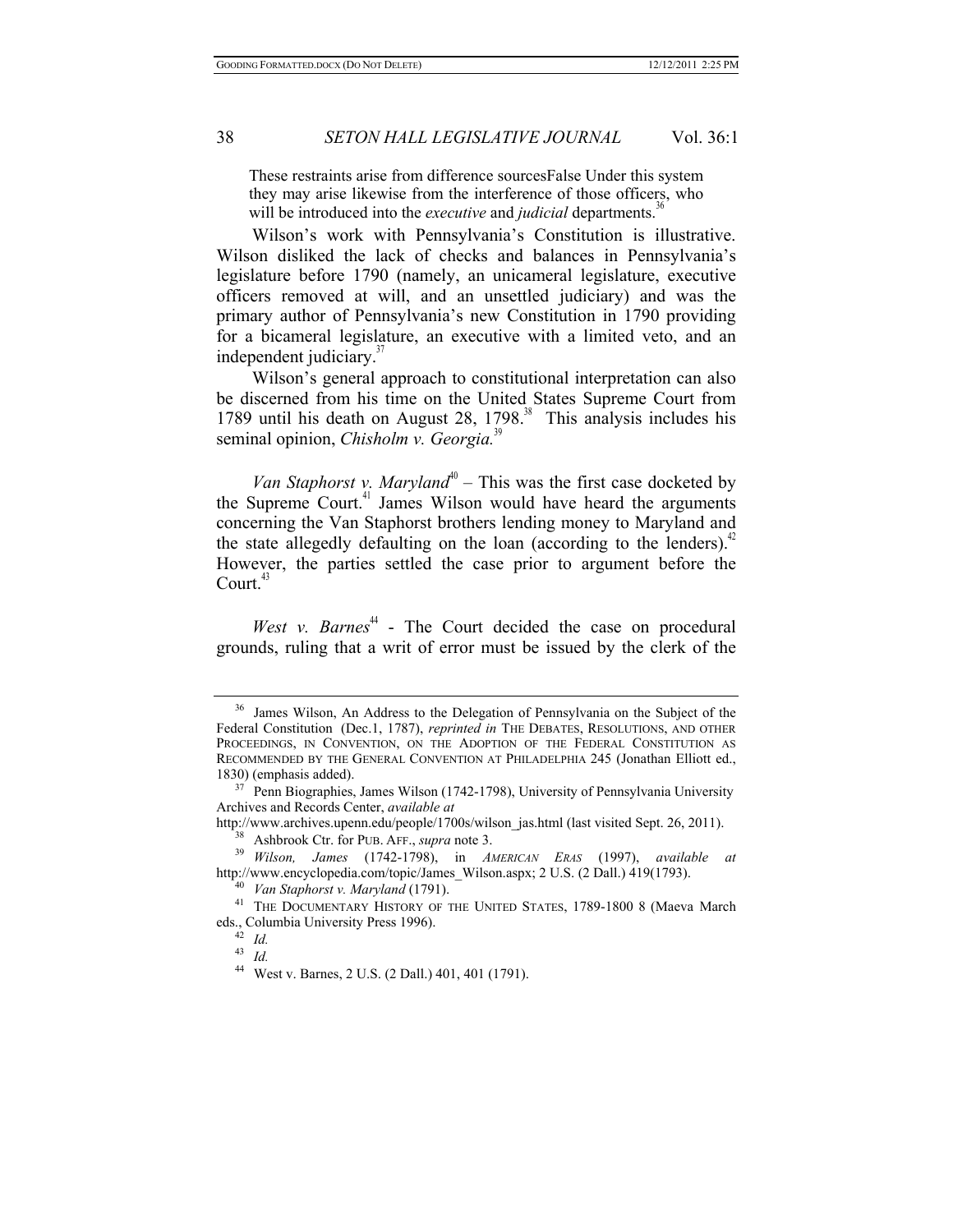Supreme Court of the United States.<sup>45</sup>

*Case of Hayburn*<sup>46</sup> - Wilson's judicial actions here illustrate his view that legislative power is finite. "In 1792, Congress enacted legislation that required the United States Circuit Courts to hear disability pension claims for veterans of the American Revolutionary War and to certify their findings to the Secretary of War." James Wilson and four other Supreme Court justices, sitting as Circuit Court judges, tendered opinions in letter form to President George Washington *declining to serve in that capacity*. 48

Wilson wrote in his letter to Washington, "[i]t is worthy to remark, that in Congress the whole legislative power of the United States *is not vested.* An important part of that power was exercised by the *people themselves*, when they ordained or established the Constitution." Wilson further wrote "[u]pon due consideration, we have been unanimously of the opinion, that, the circuit court held for the Pennsylvania district could not proceed; Because the business directed of this act is not of a judicial nature. *It forms no part of the power vested by the Constitution in the Courts of the United States...*"

*Hayburn* demonstrates that Wilson believed that each branch of the federal government was given a parameter within which to operate under the Constitution. The three branches cannot impose restrictions on each other if the right to do so is not found in the Constitution. Wilson's earlier remarks that the whole of the legislative power is not found in Congress further indicates that he was not a proponent of the federal government acting outside the scope of powers granted explicitly in the Constitution.

<sup>&</sup>lt;sup>45</sup> *Id.* Case of Hayburn, 2 U.S. (2 Dall.) 409, 409 (1792).

<sup>&</sup>lt;sup>47</sup> Kermit L. Hall, *Hayburns Case*, THE OXFORD COMPANION TO THE SUPREME COURT OF THE UNITED STATES (2005), *available at* http://www.encyclopedia.com/ topic/Hayburns\_Case.aspx.

<sup>48</sup> *Id*. (emphasis added). 49 JAMES WILSON, HAYBURN'S CASE, 2 U.S. 409, 411-414 (1792), *reprinted in* COLLECTED WORKS OF JAMES WILSON 1, 346-347 (Kermit L. Hall & Mark David Hall eds., 2007) (emphasis added). 50 *Id.* at 347. (emphasis added).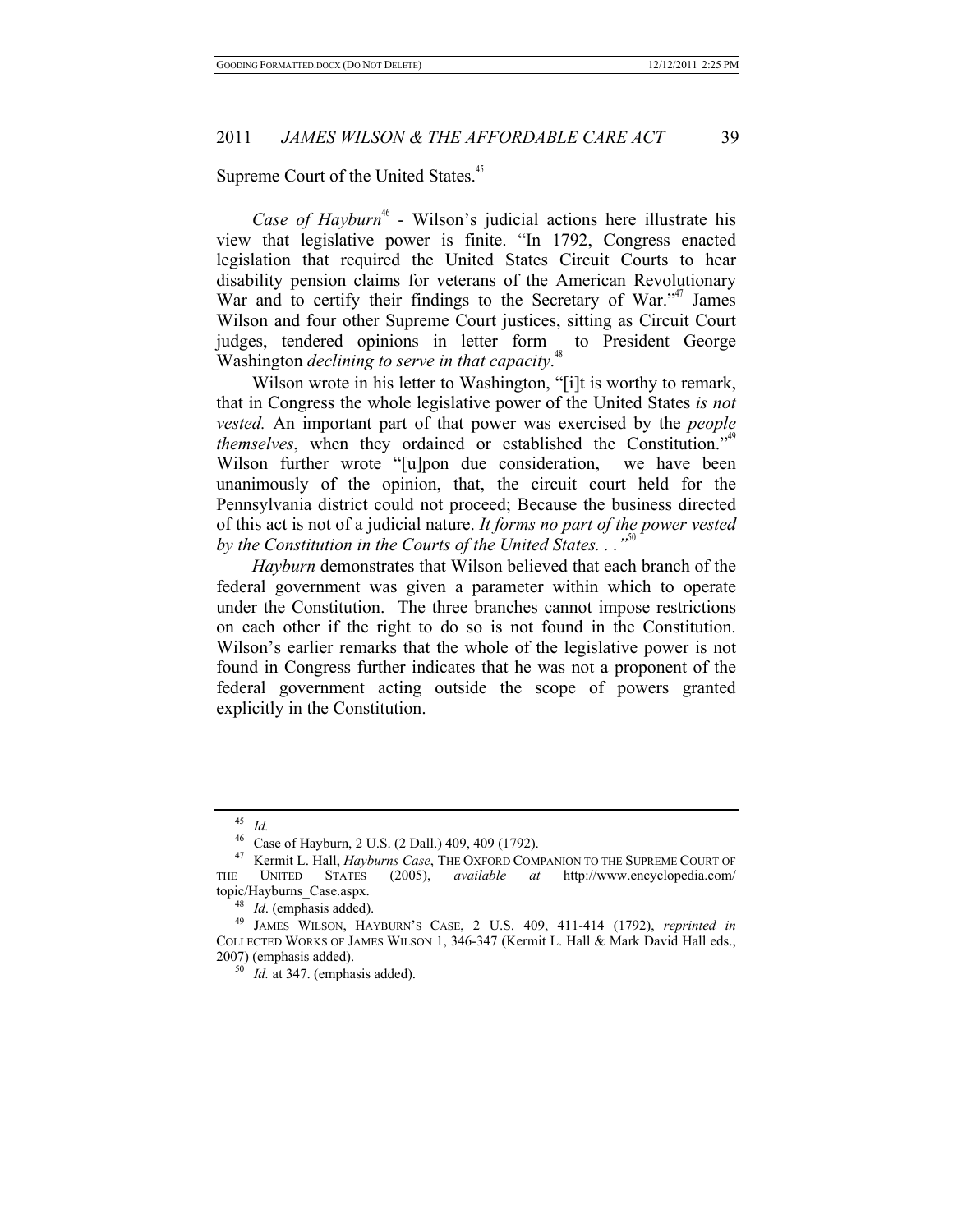*Chisholm v. Georgia*<sup>51</sup> - Wilson's most well known decision continues to show that he was a strong proponent of individual liberty and looked to the words in the Constitution to establish the parameters of federal power. In *Chisholm*, Alexander Chisholm attempted to sue Georgia in the United States Circuit Court for money owed to the testator, Robert Farquhar, for goods that Farquhar supplied to Georgia during the American Revolutionary War.<sup>52</sup> Georgia refused to appear, stating that appearance would waive any objection to jurisdiction.<sup>53</sup> A courtroom reporter later observed, "Georgia was right in not appearing in this action" because Chief Justice John Jay "said from the bench that had the State pleaded it would have been an acknowledgement of the jurisdiction of the Court."<sup>54</sup>

Wilson wrote a lengthy opinion upholding the individual's right to sue a state in federal court and emphasizing federalism under the Constitution.<sup>55</sup> "Let a State be considered as subordinate to the PEOPLE: but let every thing else be subordinate to the State. $55\%$ Wilson's opinion further reads "[a] State, like a merchant, makes a contract. A dishonest State, like a dishonest merchant, wilfully [sic] refuses to discharge it: The latter is amenable to a Court of Justice." Wilson emphasized that it is the people who maintain the most rights under our Constitutional framework.

Wilson turned to the words in the Constitution to decide the case. First, Justice Cushing wrote:

The point turns not upon the law or practice of England. . .but upon the Constitution established by the people of the United States; and particularly upon the extent of powers given to the Federal Judicial in the 2d section of the 3d article of the ConstitutionFalseThe judicial power, then, is expressly extended to 'controversies, between a State and citizens of another StateFalse<sup>38</sup>

Wilson then wrote, "Could the strictest legal language . . . describe,

<sup>&</sup>lt;sup>51</sup> Chisholm v. Georgia, 2 U.S. (2 Dall.) 419(1793).<br><sup>52</sup> *Chisholm v. Georgia*, WEST's ENCYCLOPEDIA OF LAW (2005), *available at* http://www.encyclopedia.com/topic/Chisholm v. Georgia.aspx (last visited Sept. 26, 2011).

<sup>&</sup>lt;sup>53</sup> Id.<br><sup>54</sup> Caleb Nelson, *Sovereign Immunity as a Doctrine of Personal Jurisdiction*, 115 HARV. L. REV. 1559, 1593 (2002). 55 *Chisholm*, 2 U.S. at 466. 56 *Id*. at 455. 57 *Id.* at 456. 58 *Chisholm*, 2 U.S. at 466.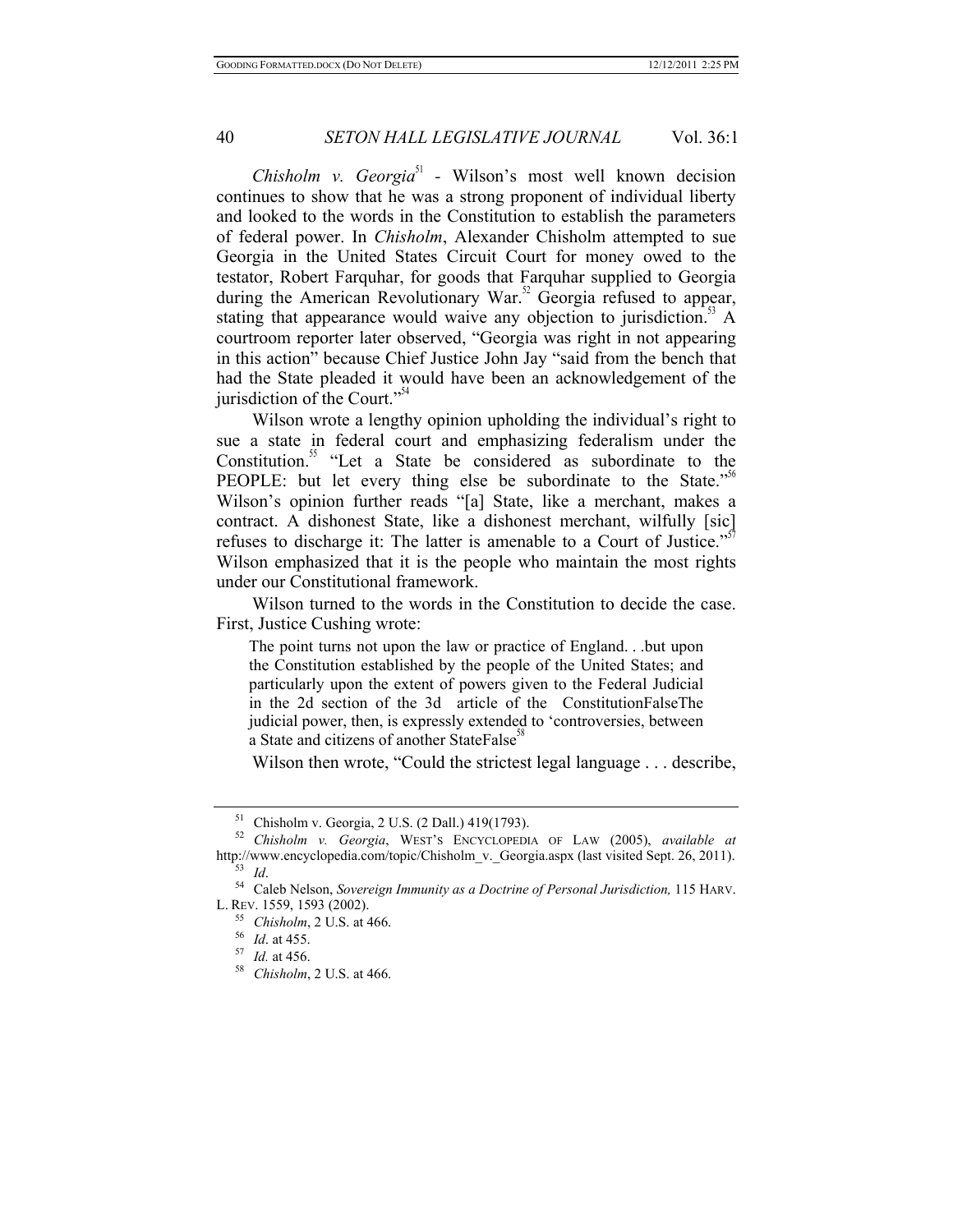with more precise accuracy, the cause now depending before the tribunal?"

Wilson believed the Constitution's words and phrases formed the outer bounds for the powers of federal branches. Here, the words explicitly stated that an individual could sue a state in federal court, so the judiciary had the power to hear the case.<sup>60</sup> Because the states, or rather the people, were not satisfied with this result, the Eleventh Amendment was passed, and a state could no longer be sued by an individual from another state (or under *Hans v. Louisiana,* by citizens of their own state). $61$ 

*Chisholm* is incredibly important in understanding the parameters of federal-branch power under the Constitution. *Chisholm* also shows the Court's role in determining through judicial review whether an act is constitutional, albeit a judicial act. Wilson's opinion here shows that he believed 1) in judicial review and 2) that it is the Constitution's words and phrases that give the federal government the entirety of its power.

*Georgia v. Brailsford* $62$  - This case involves Chief Justice Jay instructing a jury that the jury has the right to decide both facts and law in a trial.<sup>63</sup> Although Wilson was still on the Supreme Court in 1794, he did not deliver a separate opinion in *Brailsford*. 64

*United States v. Peters*<sup>65</sup> - This case held that the federal district court had no jurisdiction over a foreign individual because a ship was not within the jurisdiction of the court. Wilson did not deliver a separate opinion in *Peters*.<sup>66</sup>

*Talbot v. Janson*<sup>67</sup> - *Talbot* held that the jurisdiction of the Court extended to the seas and that a citizen of the United States could also be a citizen of another state.<sup>68</sup> Wilson did not deliver a separate opinion in

<sup>67</sup> Talbot v. Jansen, 3 U.S. (3 Dall.) 133 (1795). 68 *Id.* 

<sup>&</sup>lt;sup>59</sup> *Id.*<br><sup>60</sup> *Id.*<br><sup>61</sup> Hans v. Louisiana, 134 U.S. 1 (1890).<br><sup>62</sup> Georgia v. Brailsford, 3 U.S. (3 Dall.) 1 (1794).

<sup>&</sup>lt;sup>63</sup> Id. at 4.<br><sup>64</sup> *See generally* Georgia v. Brailsford, 3 U.S. (3 Dall.) 1 (1794).<br><sup>65</sup> *United States v. Peters, 3 U.S.* (3 Dall.) 121 (1795).<br><sup>66</sup> *Id*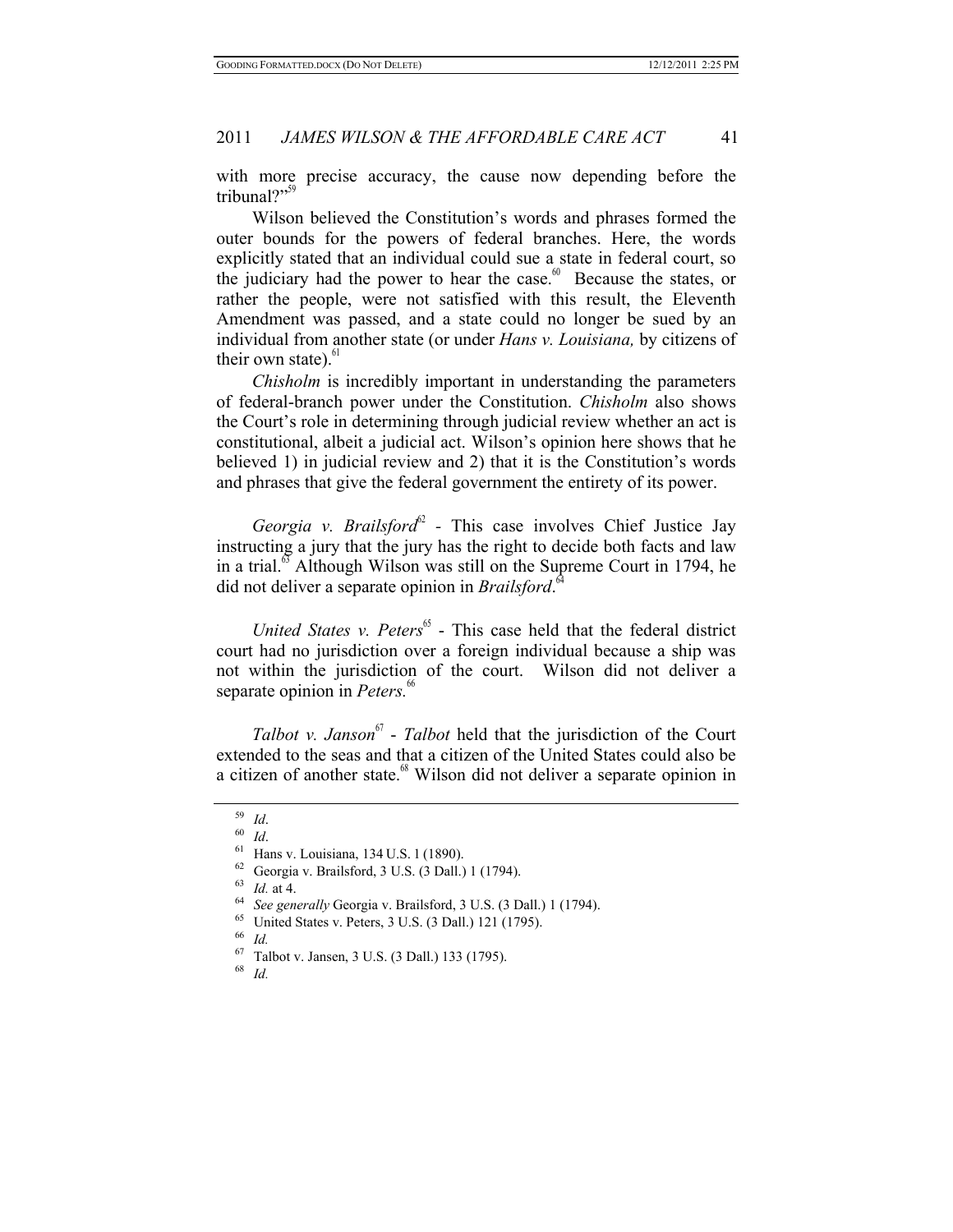#### *Talbot*.

*Hilton v. United States*<sup>69</sup> - This case held that a tax on carriages did not violate Article I, Section 9 of the Constitution, mandating apportionment.<sup>70</sup> Importantly, the Court used judicial review to determine that the Congressional statute was constitutional. Wilson wrote a short opinion joining the majority and stating that his views had not changed from the opinion he wrote while in the Virginia Circuit Court.<sup>71</sup> However, no copy of his opinion in Virginia's Circuit Court exists. $^{72}$ 

*Henfield's Case*<sup>73</sup> - In this Circuit Court case, a jury was determining whether Henfield committed an act of hostility against members of a United States peace treaty, thus violating the treaty.<sup>74</sup> Pertaining to the case, Wilson stated, "[t]he Constitution of the United States has declared that all treaties made, or to be made, under the authority of the United States, shall be part of the supreme law of the land."<sup>3</sup> Wilson's statements to the jury further show his strict adherence to his belief that federal action should be guided by the words actually *in* the Constitution.

*Ware v. Hylton*<sup> $\pi$ </sup> - In *Ware*, the Court held that the Treaty of Paris, providing that British creditors from before the American Revolution could recover debts owed to them by Americans, overrode a Virginia law nullifying these same debts.<sup>77</sup> Wilson agreed that the constitutional right to make a treaty was supreme to Virginia state law.<sup>78</sup> Wilson reiterated his view that the Constitution protects individual rights,

<sup>69</sup> Hilton v. United States, 3 U.S. (3 Dall.) 171 (1796). 70 *Id*. at 173. 71 *Id*. 72 Daniel B. Evans, *The Tax Protestor FAQ*, EVANS-LEGAL.COM*,* http://evanslegal.com/dan/tpfaq.html. (last updated Feb. 27, 2011). 73 Henfield's Case, 11 F. Cas. 1099 (C.C.D. Penn. 1793); <sup>1</sup> COLLECTED WORKS OF

JAMES WILSON, *supra* note 33, at 367. 74 Lecture on Law by James Wilson (1790-2), <sup>1</sup> COLLECTED WORKS OF JAMES WILSON,

*supra* note 33, at 368.<br><sup>75</sup> *Id.* at 368.<br><sup>76</sup> Ware v. Hylton, 3 U.S. (3 Dall.) 199 (1796).<br><sup>77</sup> *Id.* at 281.<br><sup>78</sup> *Id.*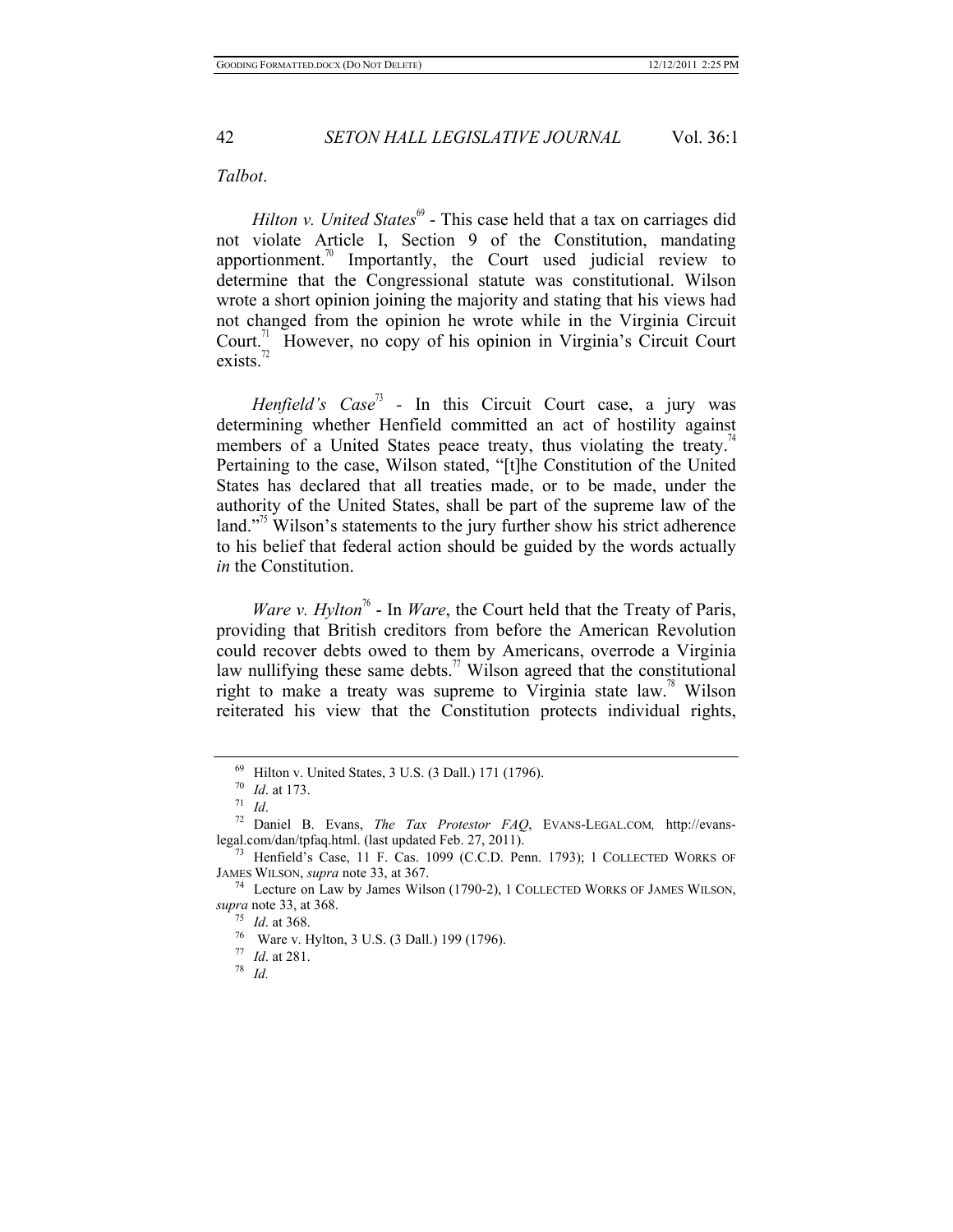stating, ". . . the Constitution of the United States authoritatively inculcates the obligation of contracts. $"$ 

Wilson's actions in securing independent judicial and executive branches of the United States and Pennsylvania, his speeches after the Constitutional Convention, and his Supreme Court opinions all suggest that Wilson believed the legislature was capable of abusing its power and that other branches, along with the people, needed to serve as watch-dogs over the legislature. Wilson also emphasized that the federal legislature had limited, enumerated power, while most rights remained with the states, or the people. The question is, then, what actions taken by our Legislature today would constitute the "abuse" that Wilson fought so ardently to avoid? Passing a portion of a statute that effectively ends federalism regarding state *and individual rights* may qualify as a sound answer.

## *IV. THE COMMERCE CLAUSE: EXPANSION LEADING TO UNCHECKED LEGISLATIVE AUTHORITY*

As Wilson notes, the federal government *only* has the power granted by the Constitution.<sup>80</sup> The extent of the federal legislature's power comes from Article I, Section 8, which explicitly lists *all* of Congress' powers. Article I, Section 8, Clause 3 grants Congress the power "to regulate Commerce with foreign Nations, and among the several States, and with the Indian Tribes."<sup>81</sup> The part of the clause giving the federal legislature the authority to regulate commerce among the several states has often been called the "Commerce Clause" and will be referred to as such. $82$  Commerce regulated under this clause is often referred to as "interstate commerce" and will also be referred to as such here $^{83}$ 

Congress' power to regulate *any activity* under the umbrella idea that the state or the individual is engaging in "interstate commerce" has expanded on a sigmoid curve since the Constitution's adoption. $A^*$  A full

<sup>&</sup>lt;sup>79</sup> *Id.*<br><sup>80</sup> James Wilson, Speech At A Public Meeting In Philadelphia, *supra* note 25.<br><sup>81</sup> U.S. CONST. art. I, § 8, cl. 3.<br><sup>82</sup> Robert H. Bork & Daniel E. Troy, *Locating the Boundaries: The Scope of Congress's Power to Regulate Commerce*, 25 HARV. J.L. & PUB. POL'Y 849, 849-93 (2002), *available at* http://www.constitution.org/lrev/bork-troy.htm. 83 *Id*. 84 *See generally* KATHLEEN M. SULLIVAN & GERALD GUNTHER, CONSTITUTIONAL LAW

<sup>82-143</sup> (Robert C. Clark ed., Foundation Press 16th ed. 2007) (1937).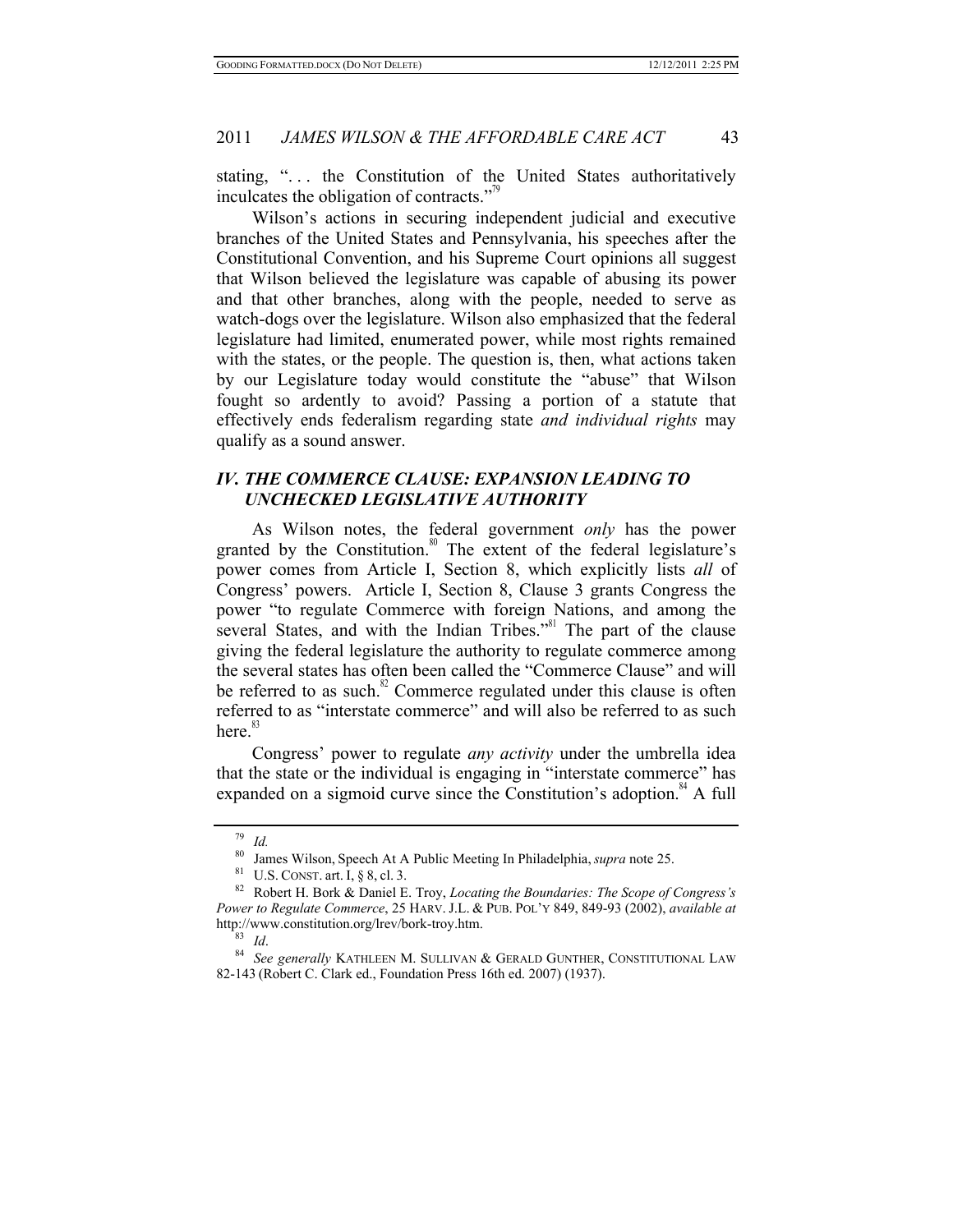review of this growth in federal legislative authority will show that, while the Commerce Clause has already been used in ways unstated by Wilson, the clause can still be kept within some form of the federalist framework he advocated. Conversely and logically, continuing to expand the Commerce Clause's power to include the right to regulate non-activity will signal the end of the federalist system as Wilson knew it.

*Gibbons v. Ogden*<sup>85</sup> - The New York Legislature granted Robert Livingston and Robert Fulton the exclusive right to operate steamboats in New York waters.<sup>86</sup> Thomas Gibbons began operating a competing steamboat service, licensed under a federal statute for "vessels to be employed in the coasting trade and fisheries."<sup>87</sup> Chief Justice Marshall upheld Gibbons' right to operate despite New York's law because the commerce in question was not simply confined to New York, but expanded beyond the state's borders.<sup>88</sup> Chief Justice Marshall wrote:

Comprehensive as the word 'among' is, it may very properly be restricted to that commerce which concerns more States than one. The phrase is not one which would probably have been selected to indicate the completely interior traffic of a State, because it is not an apt phrase for that purpose; *and the enumeration of the particular classes of commerce to which the power was to be extended, would not have been made, had the intention been to extend the power to every description. The enumeration presupposes something not enumerated;* and that something, if we regard the language or subject of the sentence, must be the exclusively internal commerce of a State. The genius and character of the whole government seem to be, that its action is to be applied to all the external concerns of the nation, and to those internal concerns which affect the States generally; but not to those which are completely within a particular State, which do not affect other States, and with which it is not necessary to interfere, for the purpose of executing some of the general powers of the government. The completely internal commerce of a State, then may, be considered as reserved for the State itself.

<sup>85</sup> Gibbons v. Ogden, 22 U.S. 1 (1824).<br><sup>86</sup> *Id.* at 1.<br><sup>87</sup> *Id.* at 2.<br><sup>88</sup> *Id.* at 194-95. (emphasis added).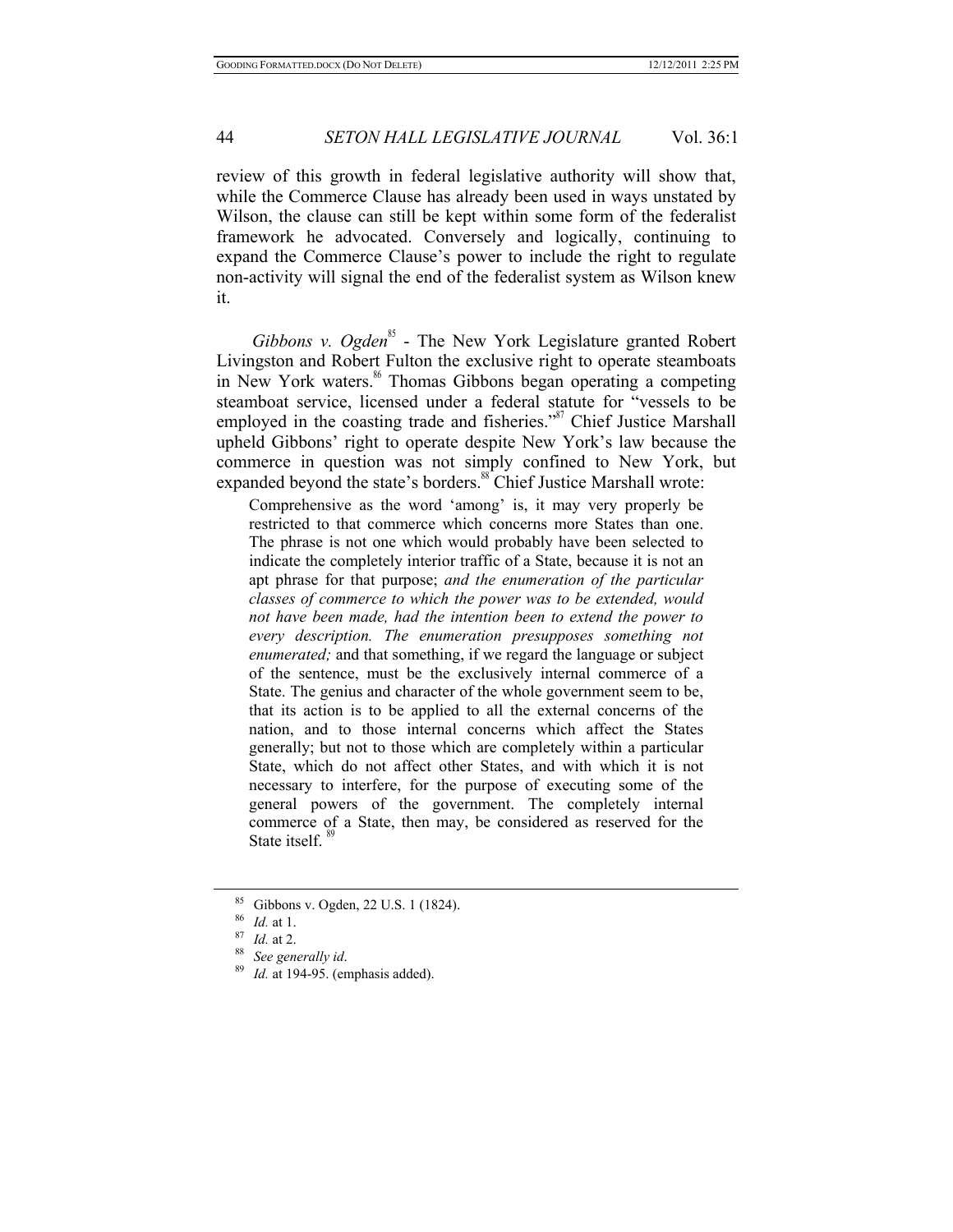Because the federal steamboats were engaged in interstate commerce, the federal law was constitutional.<sup>90</sup> Under the Supremacy Clause, any valid federal law preempts state law, so the federal steamboat license stood against Livingston and Fulton's steamboat monopoly issued by New York.<sup>91</sup>

Marshall also touched upon the judiciary's role in overturning legislative statutes under the Commerce Clause:

[The commerce power], like all others vested in Congress, is complete in itself, may be exercised to its utmost extent, and acknowledges no limitations, *other than are prescribed in the [C]onstitution*. . .The wisdom and the discretion of Congress, their identity with the people, and the influence which their constituents possess at elections, are . . .the sole restraints on which they have relied, to secure them from its abuse.<sup>9</sup>

It is clear that Marshall believes the will of the people should be the final voice of reason, subject *only to whether the Constitution provides Congress with the initial right to act.* Whether the federal legislature possessed that right in the first place would continue to be scrutinized judicially.

The Supreme Court implemented various approaches to ensure the parameters of the Commerce Clause were defined and understood.<sup>33</sup>

#### *A. Direct Effects Test*

This test, while in line with Article I, Section 8, Clause 3 as actually written, is the most restrictive approach to interpreting the Commerce Clause.

*United States v. E.C. Knight Co.*<sup>94</sup> – The Court ruled that manufacturing ninety-eight percent of the nation's sugar<sup>95</sup> "bore no direct relation to commerce between the states" and could not be regulated under the Commerce Clause.<sup>96</sup> The Court has not favored this approach, and instead developed an expansive view of the term

<sup>90</sup> *See generally id.* at 194-95.

<sup>&</sup>lt;sup>92</sup> *Gibbons*, 22 U.S. at 196-97 (emphasis added).<br><sup>93</sup> SULLIVAN & GUNTHER, *supra* note 84, at 85.<br><sup>94</sup> United States v. E.C. Knight Co., 156 U.S. 1 (1895).<br><sup>95</sup> Id. at 44.<br><sup>96</sup> Id. at 17.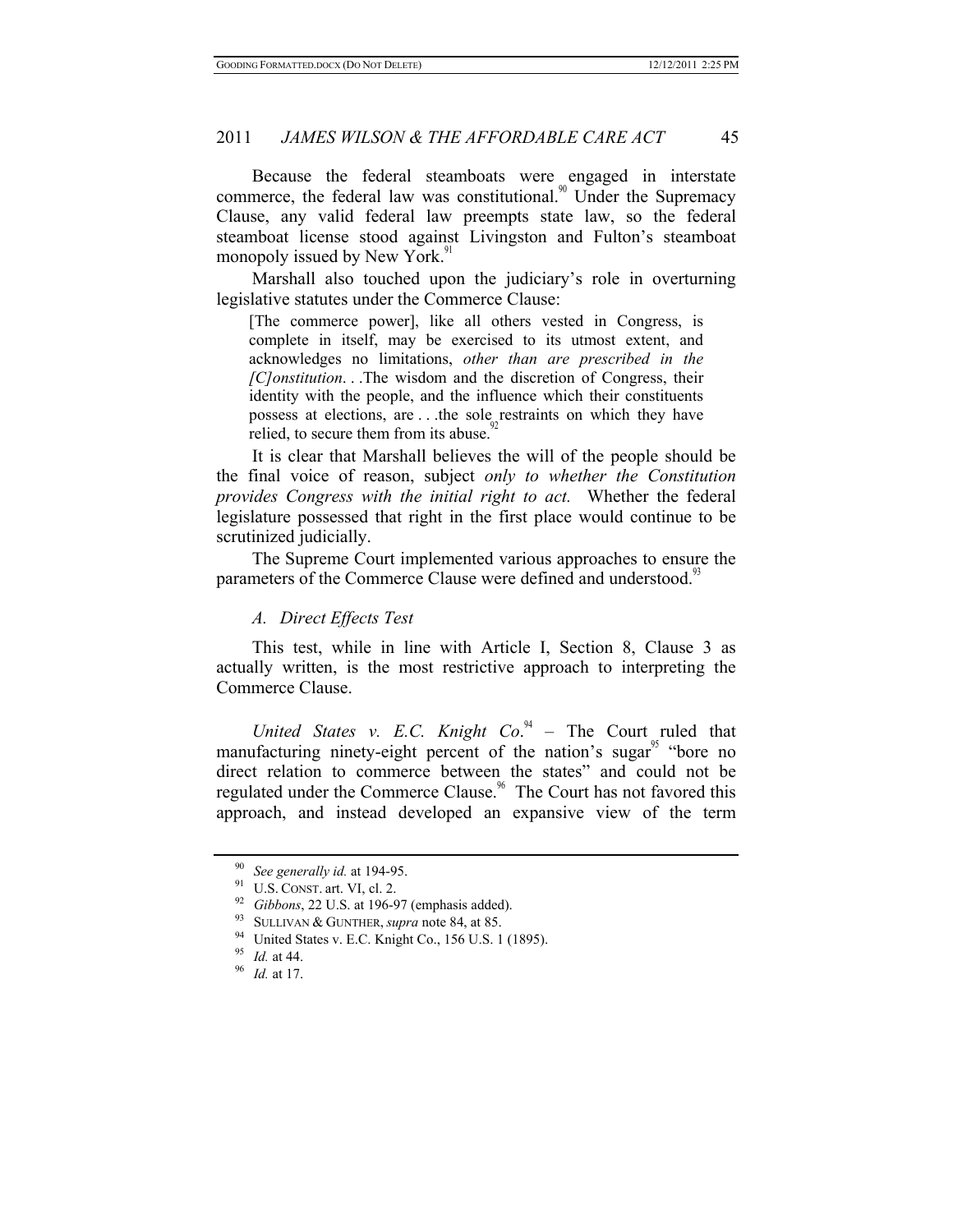"interstate commerce," using the "substantial economic effects" test for the most part, while at times also using the "stream of commerce" test.

#### *B. Stream of Commerce Test*

The Court has also used a "stream of commerce" test.<sup>97</sup> Under this approach, some local, or intrastate activities could be regulated by Congress because the activities could be viewed as "in" commerce or as an integral part of the "current of commerce."<sup>98</sup>

## *Swift & Co. v. United States*<sup>99</sup> – Justice Holmes wrote:

Commerce . . . is not a technical legal conception, but a practical one, drawn from the course of business. 'When cattle are sent for sale from a place in one State, with the expectation that they will end their transit, after purchase, in another, and when in effect they do so, with only the interruption necessary to find a purchaser at the stockyards, and when this is a typical, constantly recurring course, the current thus existing is a current of commerce among the States, and the purchase of the cattle is a part and incident of such commerce.'<sup>100</sup>

Under this interpretation, the federal government can regulate some intrastate activity under the Commerce Clause.

#### *C. Substantial Economic Effects Test*

The most expansive test used by the Supreme Court is the "substantial economic effects" test which holds that *any activity* (locally or interstate) that, in the aggregate, affects interstate commerce physically or economically is part of interstate commerce and can be regulated by the federal government. It is this view that has been the basis for the Commerce Clause's nearly unlimited use as the basis for federal regulation.

*Houston, E. & W. Tex. Ry. Co v. United States* [The Shreveport Rate Case] $101$  – The Court upheld congressional regulation of intrastate rail rates that discriminated against interstate railroad traffic by raising

<sup>97</sup> SULLIVAN & GUNTHER, *supra* note 84, at 87. 98 *Id.*

<sup>99</sup> Swift & Co. v. United States, 196 U.S. 375 (1905).<br><sup>100</sup> *Id.* at 398-99.<br><sup>101</sup> Houston, E. & W. Tex. Ry. Co v. United States, 234 U.S. 342 (1914).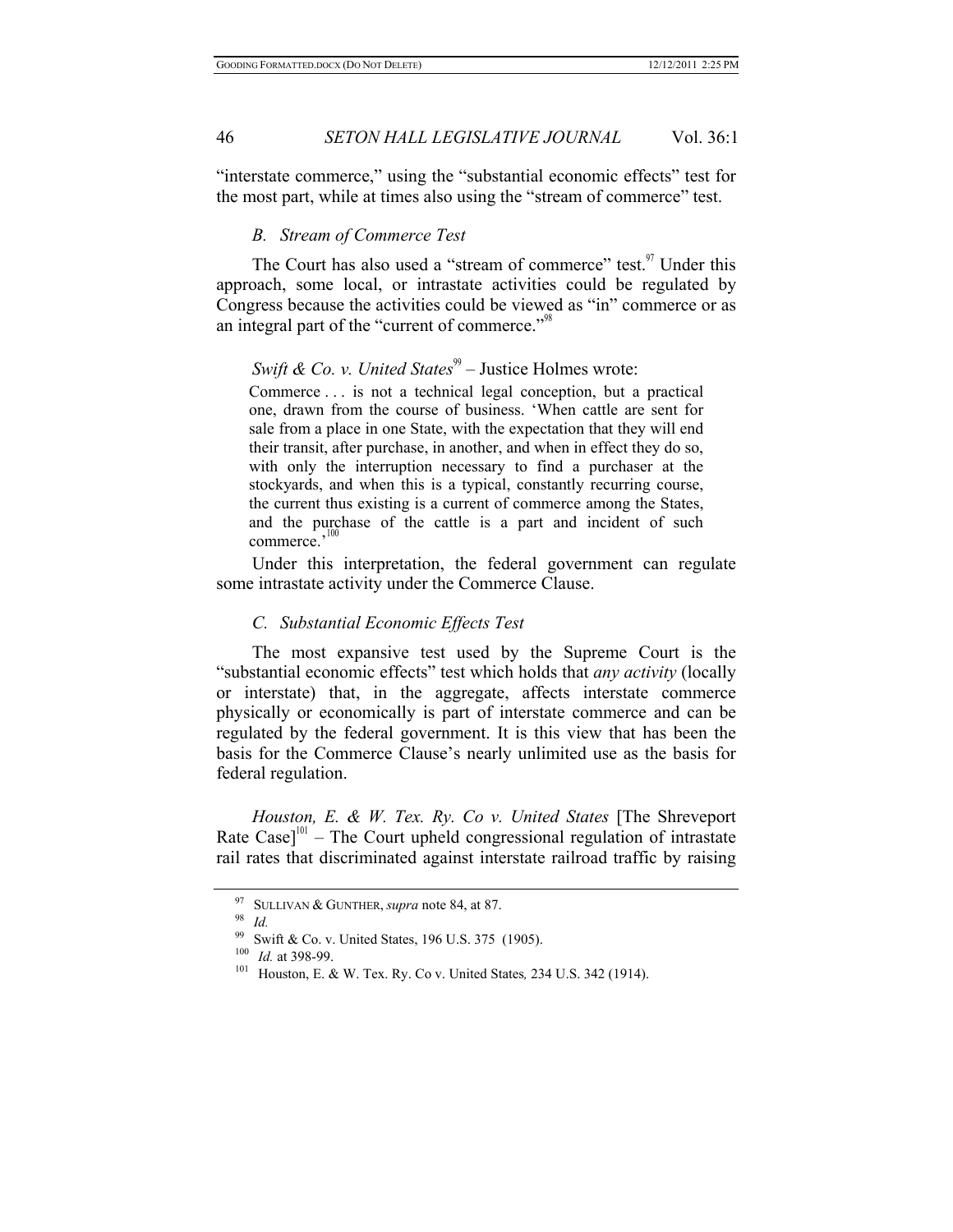the prices for routes between Texas and Louisiana compared to routes that stayed within Texas. Justice Hughes wrote:

Wherever the interstate and intrastate transactions of carriers are so related that the government of the one involves the control of the other, it is Congress, and not the state, that is entitled to prescribe the final and dominant rule, for otherwise Congress would be denied the exercise of its constitutional authority and the State, and not the nation, would be supreme within the national field . . . This is not to say that Congress possesses the authority to regulate the internal commerce of a state, as such, but that it does possess the power to foster and protect interstate commerce [of a state], and to take all measures necessary or appropriate to that end, although intrastate transactions of interstate carriers may thereby be controlled.<sup>102</sup>

#### *D. The National "Police" Regulation*

 Congress increasingly used the Commerce Clause in the late 19th century to handle problems of morality and criminality.<sup>1</sup>

*Champion v. Ames* [The Lottery Case] $104$  - The Court upheld the Federal Lottery Act of  $1895$ <sup>105</sup> The Act prohibited the importation, mailing, and interstate transport of lottery tickets.<sup>106</sup> Justice Harlan wrote:

Lottery tickets are subjects of traffic and therefore are subjects of commerce. . .the suppression of nuisances injurious to public health or morality is among the most important duties of government. If a State, when considering legislation for the suppression of lotteries within its own limits, may properly take into view the evils that inhere in the raising of money, in that mode, why may not Congress, invested with the power to regulate commerce among the several States, provide that such commerce shall not be polluted by carrying of lottery tickets from one state to another? $10^{\circ}$ 

The Court used this precedent to sustain many laws prohibiting

<sup>102</sup> *Id.* at 352-53 (internal citations omitted).<br>
<sup>103</sup> SULLIVAN & GUNTHER, *supra* note 84, at 87.<br>
<sup>104</sup> Champion v. Ames, 188 U.S. 321 (1903).<br>
<sup>105</sup> *Id.* at 363-364.<br>
<sup>107</sup> *Id.* at 354-56.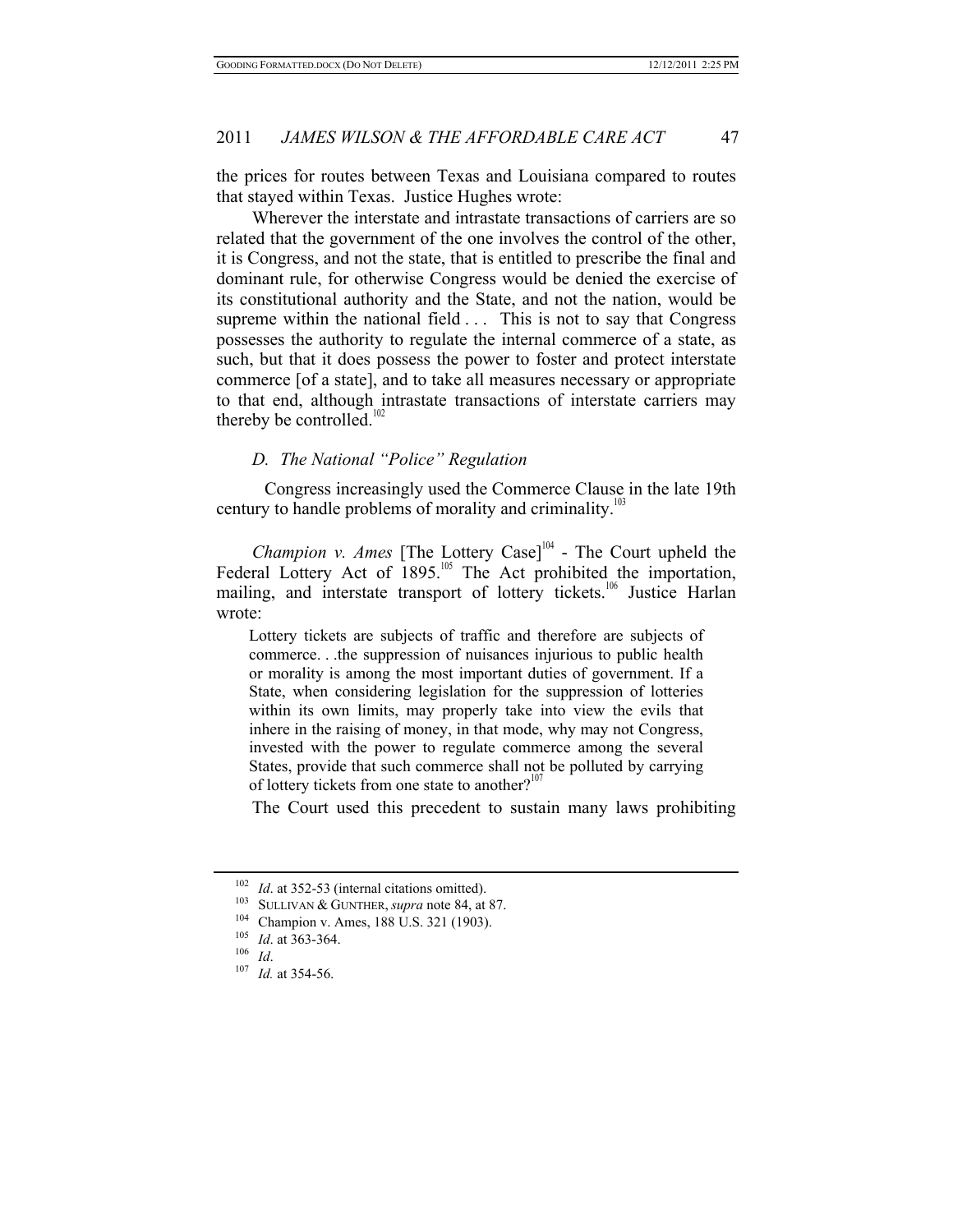objects or people deemed dangerous from interstate commerce.<sup>108</sup> It is important to note that even here, Harlan and the other Justices still analyzed whether some activity was occurring between the states.

*Hammer v. Dagenhart* [The Child Labor Case]<sup>109</sup> - The Court struck down a congressional act of 1916 that excluded the products of child labor from interstate commerce.<sup>110</sup> Justice Day wrote:

[The commerce power] is one to control the means by which commerce is carried on, which is directly the contrary of the assumed right to forbid commerce from moving and thus destroying it as to particular commodities. But it is insisted that [the Lottery Case, *Hipolite Egg* and *Hoke*] establish the doctrine that the power to regulate given to Congress incidentally includes the authority to prohibit the movement of ordinary commodities. [These] cases demonstrate the contraryFalse[In each] of these instances *the use of interstate transportation was necessary to accomplish the harmful*  results.<sup>111</sup>

*Hammer* shows the importance of *first* engaging in commerce between states, as the Constitution explicitly states, before federal action can be justified.

*E. The New Deal* 

Even though the federal government argued that the targeted activity had a substantial effect on interstate commerce (using the most expansive view of the commerce clause possible), the courts initially invalidated much of the New Deal measures that attempted to use the Commerce Clause as the basis for federal regulation.<sup>112</sup>

*Railroad Retirement Board v. Alton Railroad Co.*113 – The Court ruled that Congress lacked the power to establish a compulsory

<sup>108</sup> SULLIVAN & GUNTHER, *supra* note 84, at 88; s*ee also* Hipolite Egg Co. v. United States, 220 U.S. 45 (1911) (upholding the confiscation of preserved eggs that did not have a proper label); Hoke v. United States, 227 U.S. 308 (1913) (upholding the prohibition of transporting women in interstate commerce for immoral purposes).

<sup>&</sup>lt;sup>109</sup> Hammer v. Dagenhart, 247 U.S. 251 (1918).<br>
<sup>110</sup> *Id.* at 277.<br>
<sup>111</sup> *Id.* at 269-71 (emphasis added).<br>
<sup>112</sup> SULLIVAN & GUNTHER, *supra* note 84, at 91-92.<br>
<sup>113</sup> R.R. Retirement Bd. v. Alton R.R. Co., 295 U.S. 33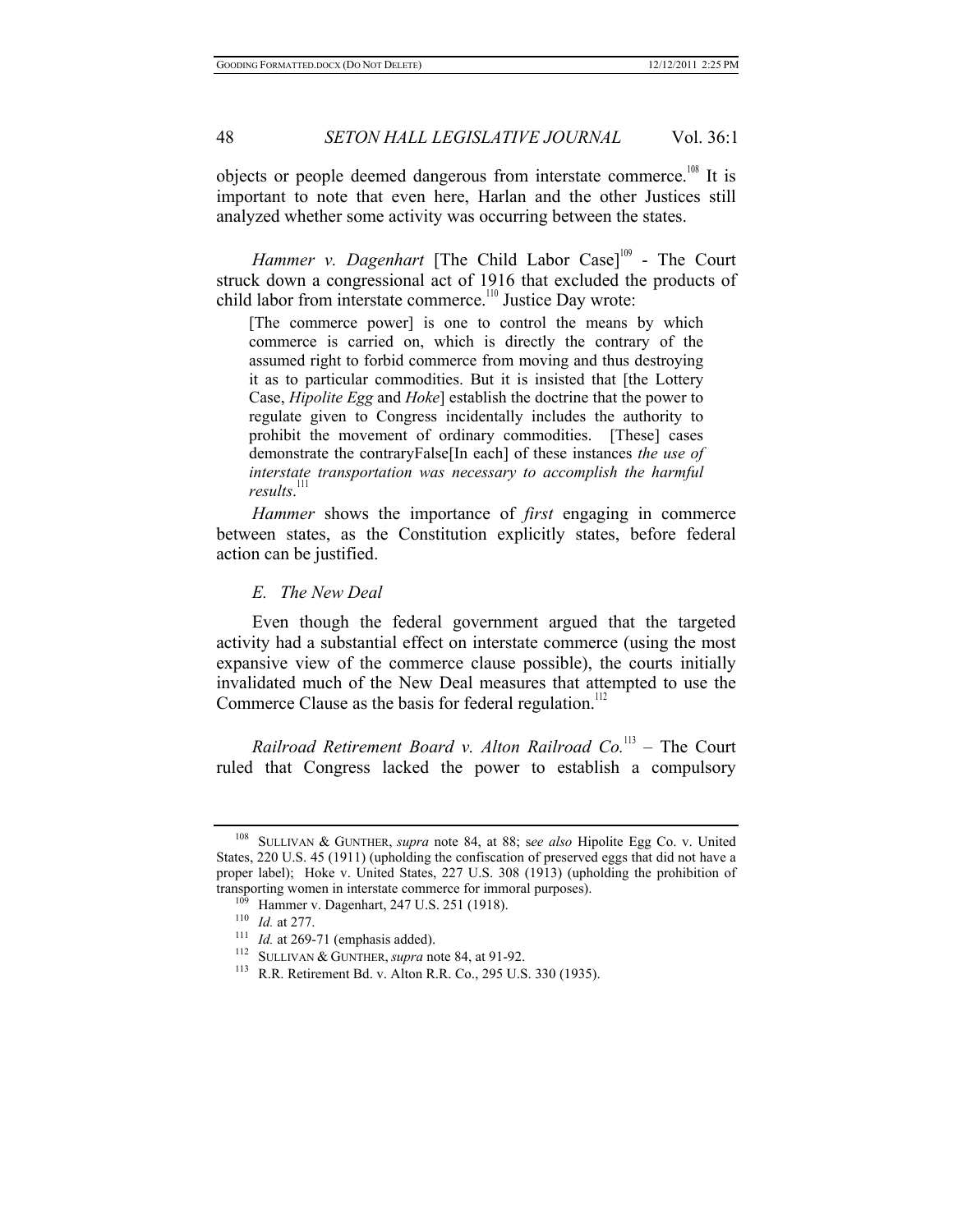retirement and pension plan for all railroad carriers.<sup>114</sup> Justice Roberts wrote for the majority and stated, "[T]*he act is not in purpose or effect a regulation of interstate commerce within the meaning of the Constitution.*"<sup>115</sup> Roberts further wrote, "[I]s it not apparent that [such] regulations] are really and essentially related solely to the social welfare of the worker, and therefore remote from any regulation of commerce as such?"<sup>116</sup>

*Schechter Poultry Corp v. United States*<sup>117</sup> – The Court held a provision of the National Industrial Recovery Act of 1933, authorizing the President to issue "codes of fair competition for the trade or industry," unconstitutional in relation to regulating wages and hours of individuals within one state.<sup>118</sup>Chief Justice Hughes rejected both the stream of commerce and substantial effects tests.<sup>119</sup> Justice Hughes wrote that these were not transactions in interstate commerce: $12$ 

If the federal government may determine the wages and hours of employees in the internal commerce of the state, because of their relation to costs and prices, and their indirect effect on interstate commerce, it would seem that a similar control might be exerted over other elements of cost, also affecting price, such as the number of employees, rent, advertising, methods of doing business, etc.<sup>1</sup>

Justice Day and the Court looked at the impact that this one decision could have on federal legislative power in terms of opening Pandora's box. The Court's concerns are in line with James Wilson's concerns that the expansion of legislative power is the most difficult to undo.

*Carter v. Carter Coal Co.*<sup>122</sup> – The Court invalidated a federal regulation for minimum wage and maximum hours in coal mines. $123$ Justice Sutherland wrote "the effect of the labor provisions of the

120 *Schechter*, 295 U.S. at 542-43.<br>
121 *Id.* at 549.<br>
122 Carter v. Carter Coal Co., 298 U.S. 238 (1936).<br>
123 *Id.* 

 $114$  *Id.*<br> $115$  *Id.* at 362 (emphasis added).

<sup>&</sup>lt;sup>116</sup> *Id.* at 368.<br>
<sup>117</sup> Schechter Poultry Corp. v. United States, 295 U.S. 495 (1935).<br> *IS Id. At 523.*<br>
<sup>119</sup> SULLIVAN & GUNTHER, *supra* note 84, at 92.<br>
<sup>120</sup> Schechter, 295 U.S. at 542.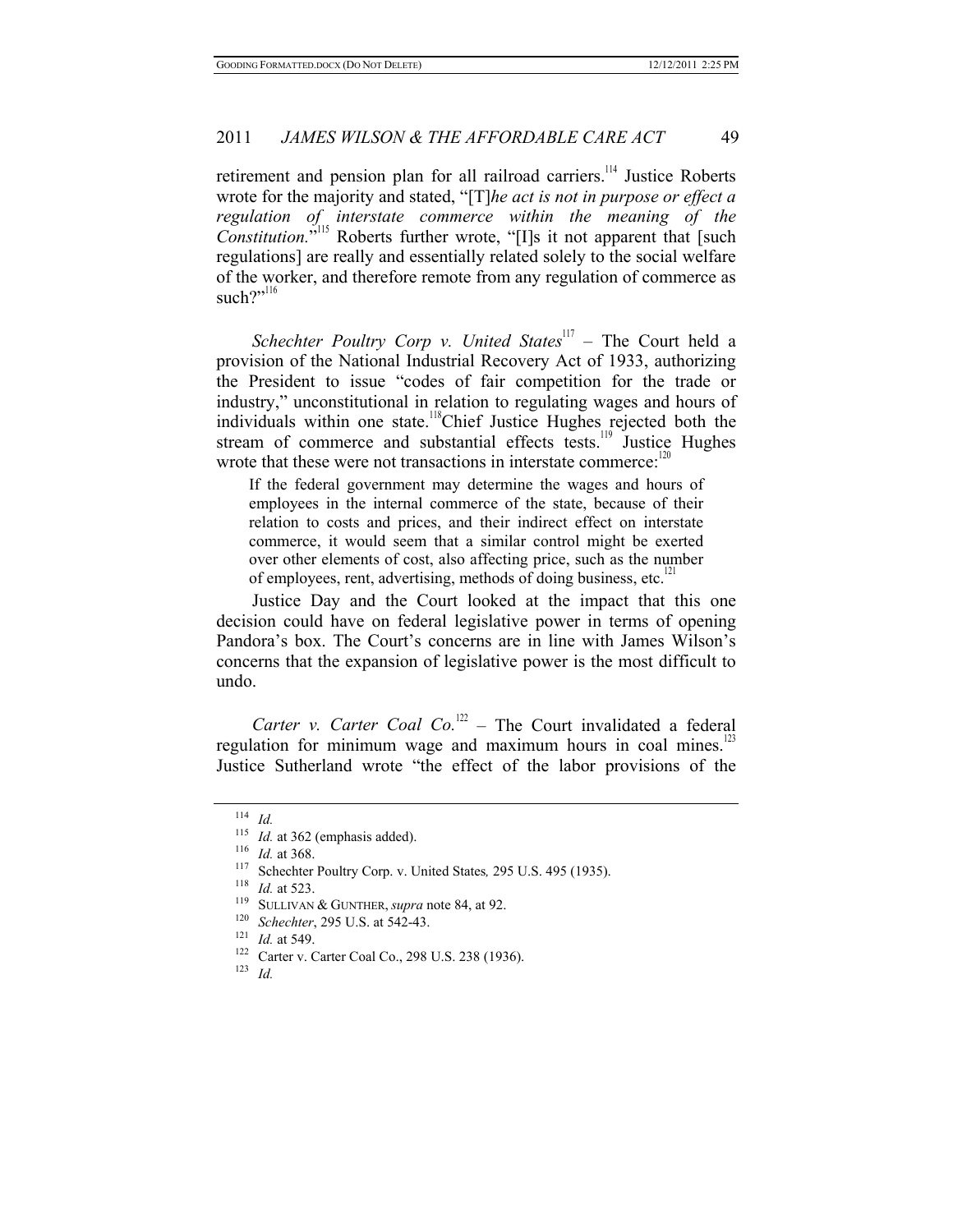[Act] . . . primarily falls upon production, and not upon commerce."<sup>124</sup>

Despite Franklin Delano Roosevelt's attempts to have the legislature pass a wide variety of measures under the Commerce Clause, the courts looked at the words and phrases in the Constitution to determine which actions were permissible, much as Wilson did during his time on the Supreme Court. However, frustrated with the Supreme Court, Roosevelt launched his court-packing plan.<sup>125</sup> Roosevelt's ongoing plan sought to put more judges on the bench and to remove judges over seventy years of age.<sup>126</sup> While the controversy was ongoing with hearings in the Senate, the Court seemed to change direction in a number of decisions sustaining regulatory statutes under the Commerce Clause.

*NLRB v. Jones & Laughlin Steel Corp.*<sup>127</sup> – The Court held valid the National Labor Relations Act, which prohibited unfair labor practices in interstate commerce.<sup>128</sup> Chief Justice Hughes wrote:

When industries organize themselves on a national scale, making their relation to interstate commerce the dominant factor in their activities, how can it be maintained that their industrial labor relations constitute a forbidden field into which Congress may not enter when it is necessary to protect interstate commerce from the paralyzing consequences of industrial war?<sup>129</sup>

The Court here is clearly shifting toward an expansive view of the Commerce Clause, and this shift constitutes the move away from the actual words and phrases in Article I, Section 8, Clause 3 of the Constitution. The Court also moved away from federalism as advocated and understood by James Wilson.

*United States v. Darby Lumber Co.*<sup>130</sup> - The Court held that the Fair Labor Standards Act of 1938, which established minimum wage and maximum hours for employees involved in the production of goods in interstate commerce, was valid against Darby, even though Darby was

<sup>&</sup>lt;sup>124</sup> *Id.* at 304.<br>
<sup>125</sup> SULLIVAN & GUNTHER, *supra* note 84, at 94.<br>
<sup>126</sup> *Id.* at 95.<br>
<sup>127</sup> NLRB v. Jones & Laughlin Steel Corp., 301 U.S. 1 (1937).<br>
<sup>128</sup> *Id.* at 49.<br>
<sup>129</sup> *Id.* at 41-42.<br>
<sup>129</sup> United States v.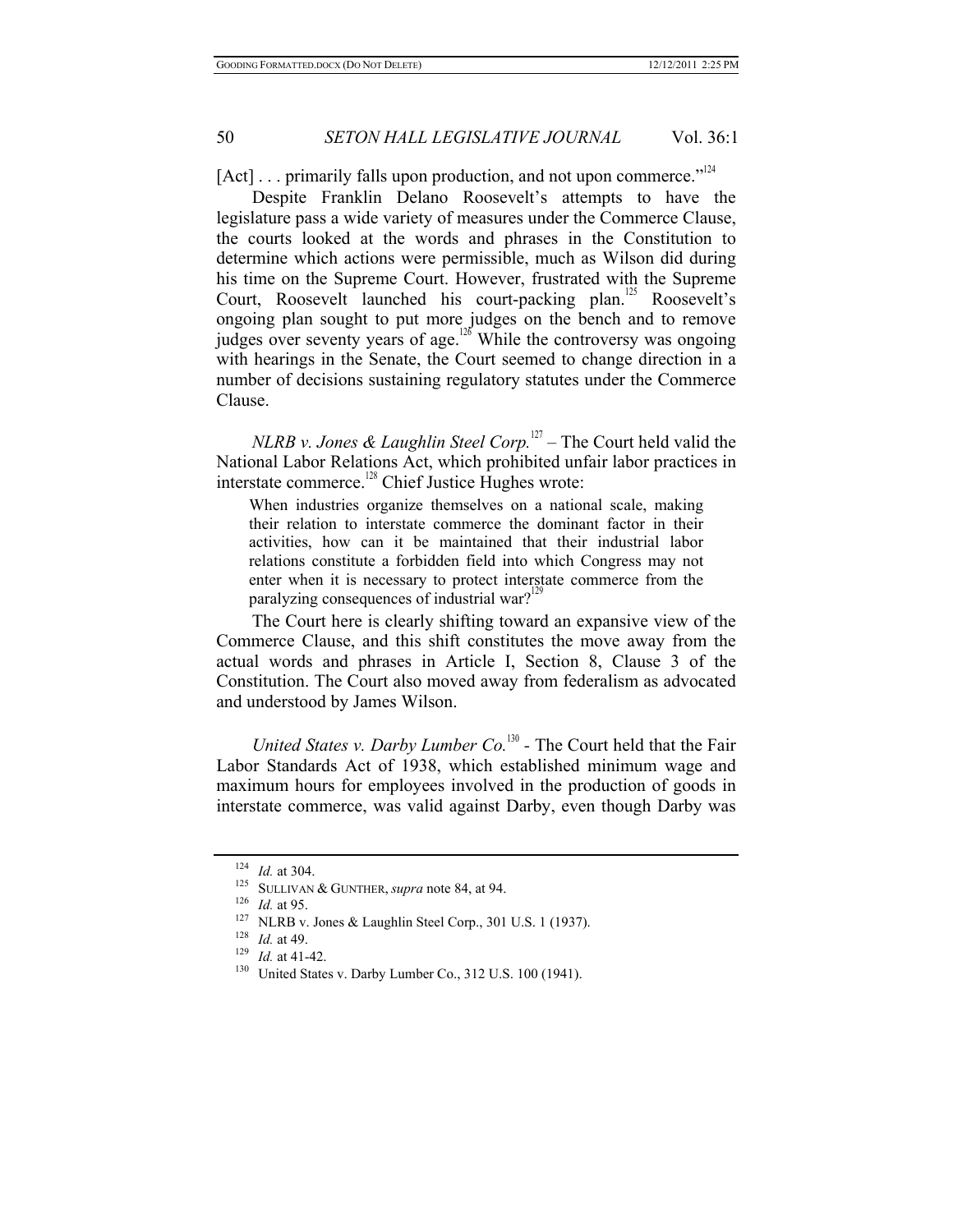engaged in manufacturing lumber within Georgia.<sup>131</sup>

As to the prohibition on shipments of proscribed goods in interstate commerce, Justice Stone wrote "[w]hile manufacture is not, of itself, interstate commerce, the shipment of manufactured goods interstate is such commerce, and the prohibition of such shipment by Congress is indubitably a regulation of the commerce."<sup>132</sup> The Court explicitly overruled *Hammer*.<sup>133</sup> Notably, the Court continued to analyze whether activity between the states existed at some point.<sup>134</sup>

As to the validity of federal wage and hour requirements, the Court upheld these as well.<sup> $135$ </sup> Justice Stone wrote:

[T]he evils aimed at by the Act are the spread of substandard labor conditions through the use of the facilities of interstate commerce for competition by the goods so produced with those produced under the prescribed or better labor conditions; and the consequent dislocation of the commerce itself caused by the impairment or destruction of local businesses by competition made effective through interstate commerce. The Act is thus directed at the suppression of a method or kind of competition in interstate commerce which it has in effect condemned as "unfair." . . . The means adopted by  $\S 15(a)(2)$  for the protection of interstate commerce by the suppression of the production of the condemned goods for interstate commerce is so related to the commerce, and so affects it, as to be within the reach of the commerce power.<sup>1</sup>

However, even *Darby* is well removed from where the Court would next take the Commerce Clause. *Wickard v. Filburn* represents a ruling diverging from the actual words in phrases in Article I, Section 8, Clause 3 as James Wilson understood it.

*Wickard v. Filburn*<sup>137</sup> – In *Wickard*, Filburn was a farmer in Ohio who produced a small acreage of wheat to sell, feed his livestock, use for seed, and make flour for home consumption.<sup>138</sup> Under the Agricultural Adjustment Act of 1938, Filburn's quota for wheat

<sup>&</sup>lt;sup>131</sup> *Id.* at 125-26.<br><sup>132</sup> *Id.* at 113.

<sup>133</sup> *Id.* at 115-17.<br>
134 *Id.* at 113.<br>
135 *Id.* at 122-25.<br>
136 *Darby*, 312 U.S. at 122-23.<br>
137 Wickard v. Filburn, 317 U.S. 111 (1942).<br>
138 *Id.* at 114.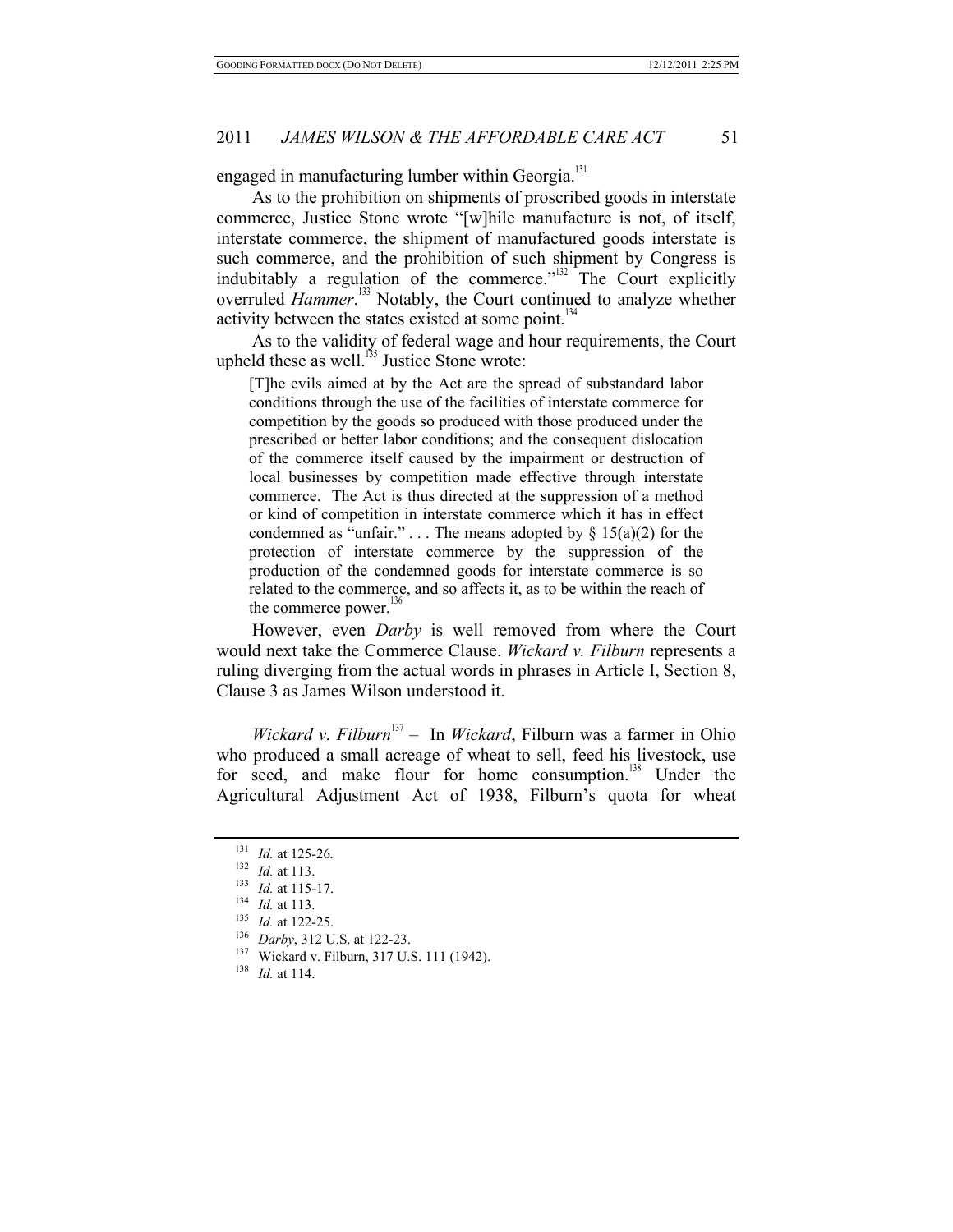production was approximately three acres, but he harvested approximately seven acres.<sup>139</sup> Even though Filburn's production was limited to his farm, the Court ruled that the activity was a part of interstate commerce. The Court wrote, "even if appellee's activity be local and though it may not be regarded as commerce, it may still, whatever its nature, be reached by Congress if it exerts a substantial economic effect on interstate commerce False"<sup>140</sup>

*Wickard* either represents the outermost boundary of federal power under the Commerce Clause, or the ruling was outside the parameters of the Commerce Clause from the start. When compared with the statement "[t]he Congress shall have the power to regulate commerce ... among the several states  $\dots$ ,  $\overrightarrow{ }$  this ruling seems inconsistent with the words and phrases in the Constitution.<sup> $14$ </sup> Yet, under this ruling, most activities would be deemed to fall within interstate commerce.

*Perez v. United States*<sup>142</sup> - In determining the constitutionality of the Consumer Credit Protection Act prohibiting loan sharking under the Commerce Clause, the Court reiterated the parameters of interstate commerce.<sup>143</sup> Federal legislative action under the Commerce Clause was permissible (1) to regulate the channels of interstate commerce, (2) to regulate and protect the instrumentalities of interstate commerce and persons and things within interstate commerce, and (3) to regulate activities that substantially affect interstate commerce.<sup>144</sup>

## *V. THE RE-EMERGENCE OF JUDICIAL REVIEW REGARDING FEDERAL LEGISLATION PASSED UNDER THE COMMERCE CLAUSE*

The Supreme Court did not invalidate any legislation as exceeding Congress' power under the Commerce Clause for sixty years.<sup>145</sup> The Court used the substantial effects test which, as noted above, establishes a low bar for activity to be deemed interstate commerce. However, in

<sup>&</sup>lt;sup>139</sup> *Id.* at 125.<br>
<sup>141</sup> *Id.* at 125.<br>
<sup>141</sup> U.S. CONST. art. I, § 8, cl. 3.<br>
<sup>142</sup> Perez v. United States, 402 U.S. 146 (1971).<br>
<sup>143</sup> *Id.* at 156-57.<br>
<sup>143</sup> *Id.* at 150.<br>
SULLIVAN & GUNTHER, *supra* note 84, at 106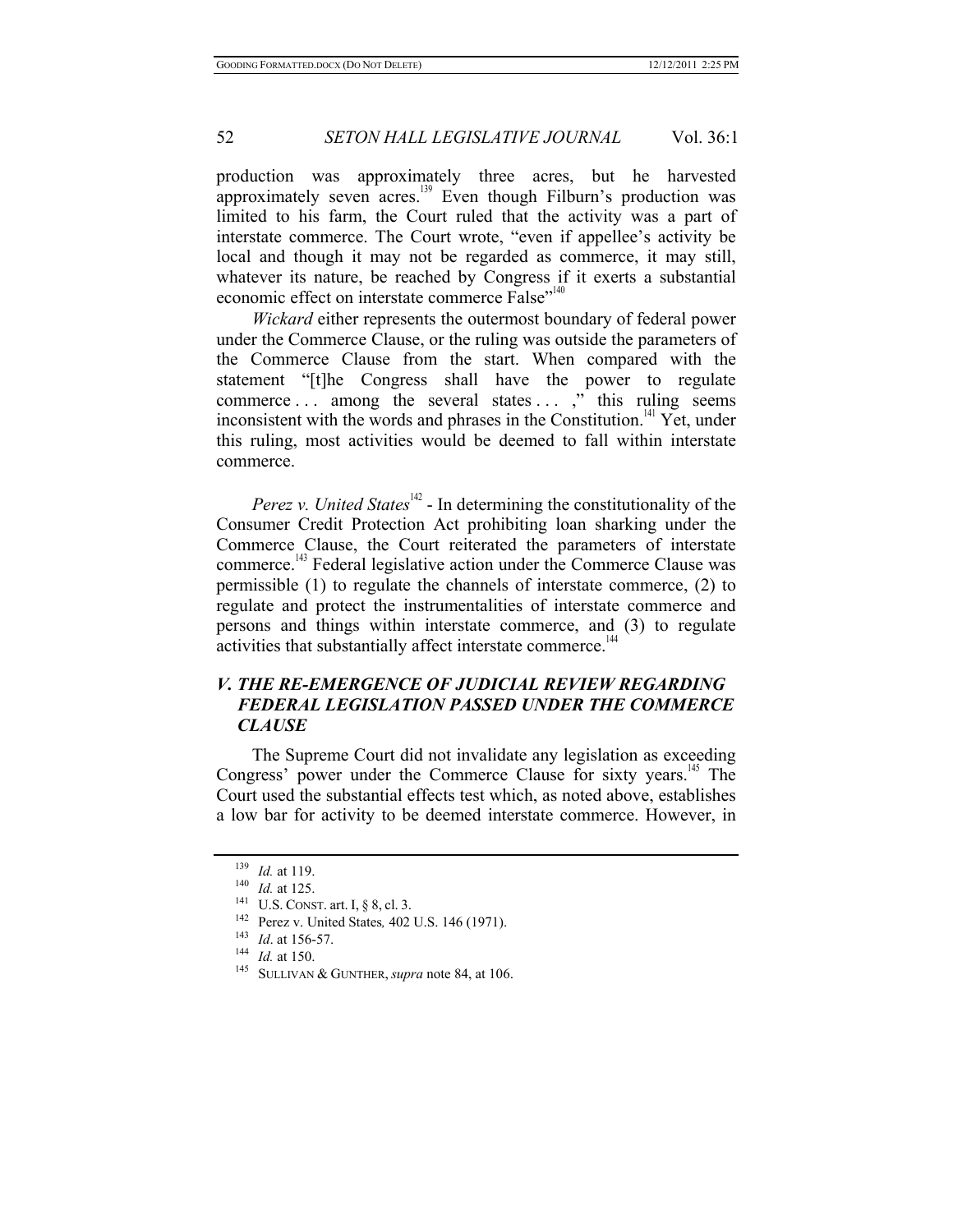the past fifteen years, the Court has returned to ensuring that the bar still exists.

*United States v. Lopez*<sup>146</sup> – The Gun-Free School Zone Act of 1990 made it a crime to knowingly possess firearms in school zones.<sup>147</sup> Lopez brought a handgun to school and was charged under the Act.<sup>148</sup> The Court held that having a handgun in school did not substantially affect commerce between the states.<sup>149</sup> Chief Justice Rehnquist wrote, "[e]ven *Wickard*, which is perhaps the most far reaching example of Commerce Clause authority over intrastate activity, involved economic activity in a way that the possession of a gun in a school zone does not."<sup>150</sup>

*United States v. Morrison*<sup>151</sup> - The Violence Against Women Act awarded civil remedies to victims of gender-based violent crimes.<sup>1</sup> Following the ruling in *Lopez*, the Court wrote:

*Lopez's* review of Commerce Clause case law demonstrates that in those cases where we have sustained federal regulation of intrastate activity based upon the activity's substantial effects on interstate commerce, the activity in question has been some sort of economic endeavor . . . Gender-motivated crimes of violence are not, in any sense of the phrase, economic activity.<sup>1</sup>

*Gonzales v. Raich*<sup>154</sup> - The Court upheld the federal legislation banning the growth of marijuana pertaining to strictly intrastate  $\alpha$  activity.<sup>155</sup> The Court used the maximum capacity of the substantial effects test just as it did in *Wickard.* Justice Stevens wrote, "[i]n both cases, the regulation is squarely within Congress' commerce power because production of the commodity meant for home consumption, be it wheat or marijuana, has a substantial effect on supply and demand in the national market for that commodity."<sup>156</sup>

<sup>&</sup>lt;sup>146</sup> United States v. Lopez, 514 U.S. 549 (1995).<br>
<sup>147</sup> *Id.* at 551 (citing 18 U.S.C. § 922 (q)(1)(A) ( Supp. V 1988)).<br>
<sup>148</sup> *Id.* at 560.<br>
<sup>150</sup> *Id.* at 560.<br>
United States v. Morrison, 529 U.S. 598 (2000).<br>
<sup>152</sup>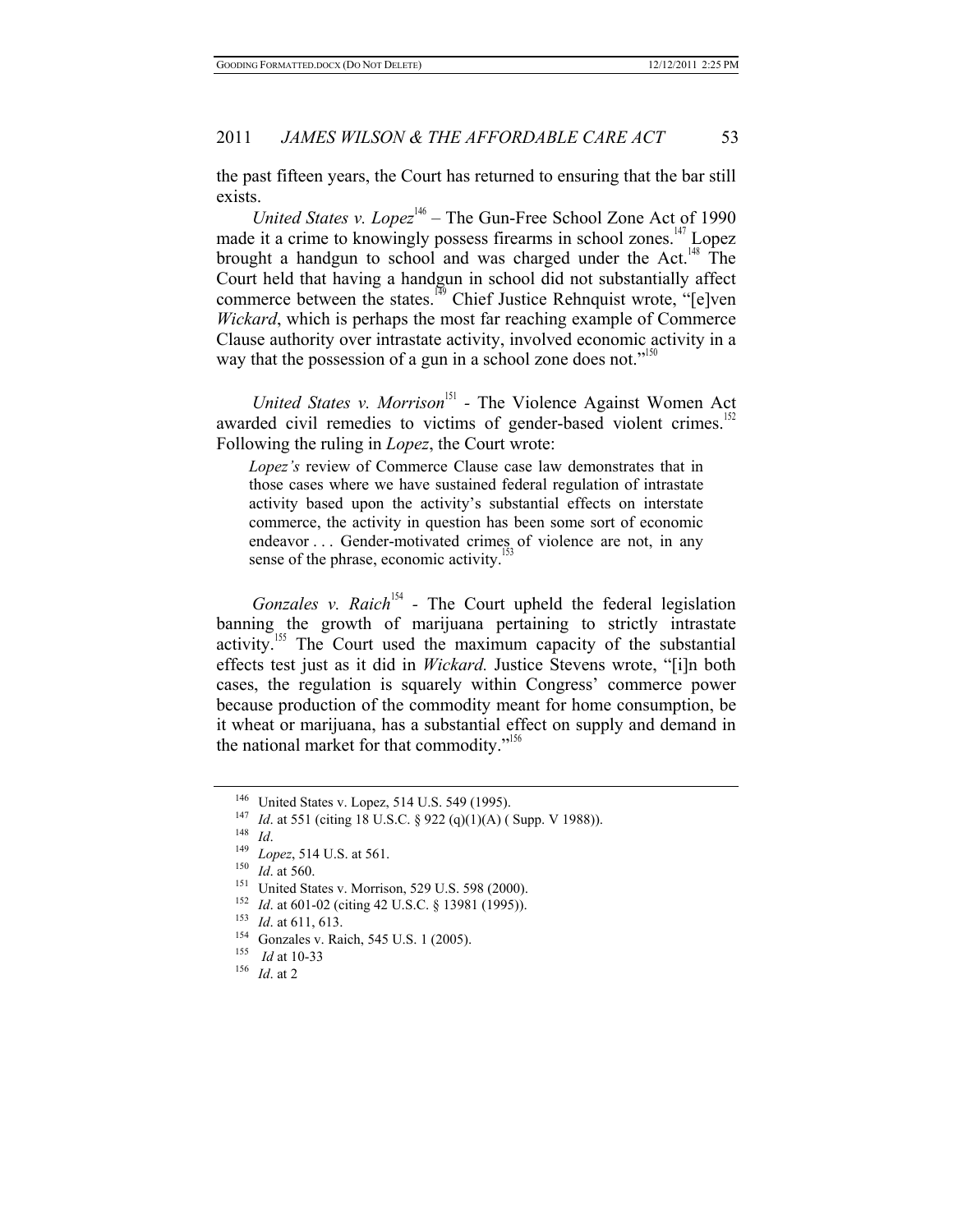As noted above, James Wilson was a strong proponent of federalism. It is axiomatic that using the Commerce Clause for activities well beyond what would first be thought of as "Commerce between the States" brings with it a loss of federalism, as the states, or the people, are denied the right to engage in some activity as the states or the people see fit. However, even this framework leaves the potential for a federalist system to work because when the states, or the people, are not engaged *in any activity* the federal legislature cannot reach them through the Commerce Clause.

## *VI. THE END OF FEDERALISM*

In 2010, Congress passed The Patient Protection and Affordable Care Act.<sup>157</sup> Section 1501 states:

An applicable individual shall for each month beginning after 2013 ensure that the individual, and any dependent of the individual who is an applicable individual, is covered under minimum essential coverage for such monthFalse If an applicable individual fails to meet the requirement of subsection (a) for 1 or more months during any calendar year beginning after 2013, then, except as provided in subsection (d), there is hereby imposed a penalty with respect to the individual in the amount determined under subsection (c).<sup>1</sup>

Section 1501 sets forth, as the basis for the federal legislative action, the following findings: "The individual responsibility requirement provided for in this section (in this subsection referred to as the "requirement") is commercial and economic in nature, and substantially affects interstate commerce, as a result of the effects described in paragraph (2).<sup>1159</sup> Paragraph (2) lists the ways that health care has a substantial impact on the national economy.<sup>160</sup> Finally, paragraph (3) states that under the Supreme Court ruling in *United*  **States v. South-Eastern Underwriters Association**,<sup>161</sup> insurance markets fall within interstate commerce.<sup>162</sup>

Importantly, Congress' findings did not base the individual

<sup>&</sup>lt;sup>157</sup> The Patient Protection and Affordable Care Act, Pub. L. No. 111-148,  $\S$  1501, 124 Stat. 119 (2010).

<sup>&</sup>lt;sup>158</sup> *Id.* at 244.<br>
<sup>159</sup> *Id.* at 242.<br>
<sup>160</sup> *Id.* at 243.<br>
<sup>161</sup> United States v. South-Eastern Underwriters Ass'n, 322 U.S. 533 (1944).<br>
<sup>161</sup> The Patient Protection and Affordable Care Act § 1501, 124 Stat. at 244.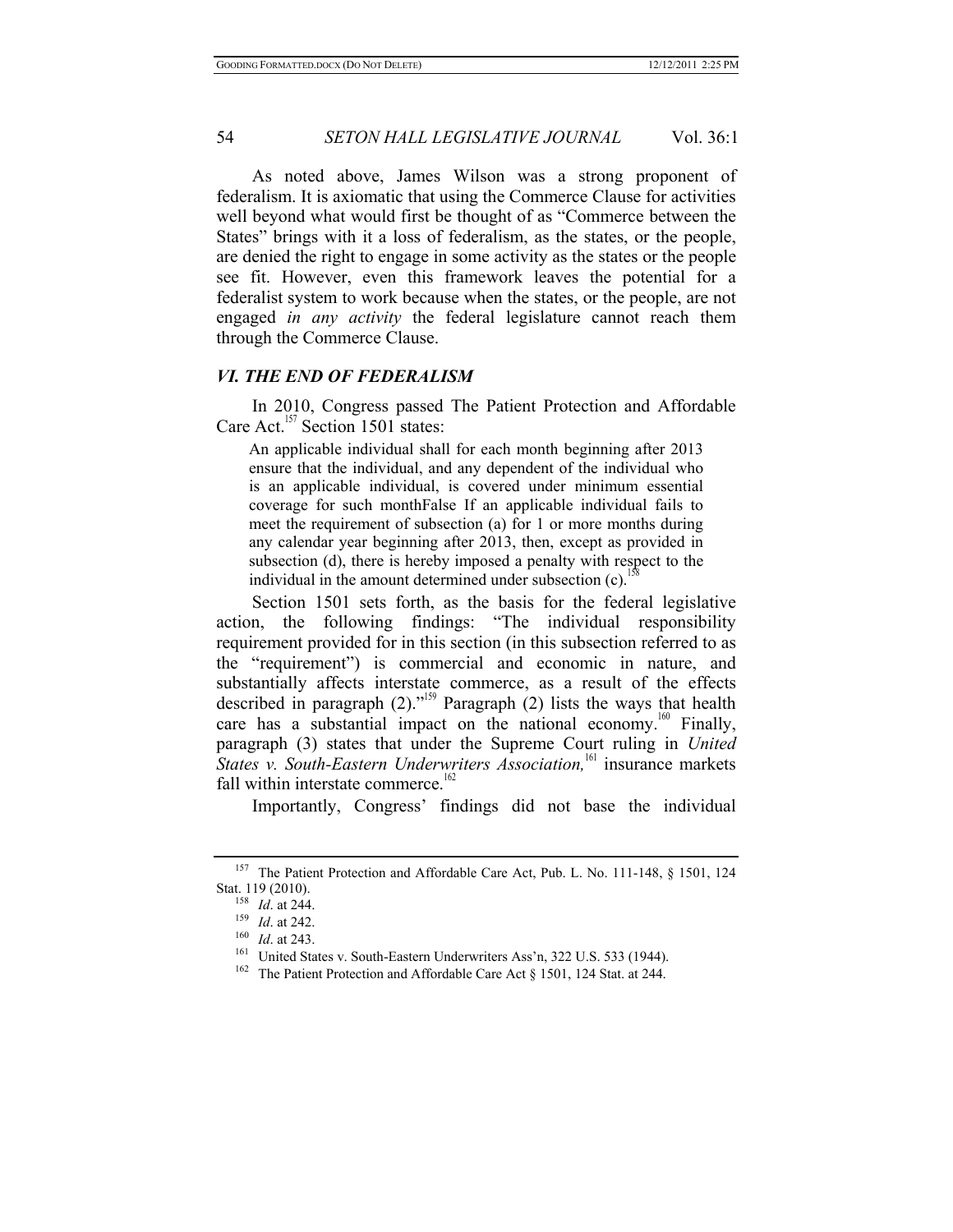mandate on generating revenue under the tax and spend provision.<sup>163</sup> Although an analysis here would show that Section 1501 is a penalty and not a tax (as described *in the statute*, "there is hereby imposed a *penalty* with respect to the individual in the amount determined under subsection (c)"),<sup>164</sup> Congress itself based the propriety of the individual mandate on the Commerce Clause.<sup>165</sup> As such, the Commerce Clause is the basis for examination.

If Section 1501 of The Patient Protection and Affordable Care Act is upheld, the system of federalism Wilson cited so often, whereby the federal government has limited power, reserving most of the rights to the states, or to the people, would be destroyed. One clause in Article I would be the basis for the federal Legislature's ability to regulate virtually anything. Every prior Commerce Clause case analyzed some *activity* to determine if the *activity* was commercial. Without activity, no commerce can possibly exist. Here, even if one is the farthest removed from engaging in commerce between the states (not engaging in any activity at all), one would still be subject to federal regulation. Therefore, the sphere for the states and individuals to operate without federal intervention would be abolished.

Fatal to coinciding Section 1501 with any reasonable Wilsonian view is the fact that *the people* would be subject to federal power *at all times*. There is no possible way that the author of the words "[W]e the people" in the Constitution contemplated Congressional power that usurped virtually all-individual autonomy under the Commerce Clause. Wilson's view that the Constitution left most of the rights to the states and the people would be obliterated.

If the COD ever intended the Commerce Clause to be used in this manner, why would the committee list the powers of the federal government at all? Similar to Wilson's original contention, the federal legislature would have been given general rights, broadly encompassing the right to mandate that people participate in a government program. Alternatively, the COD could have simply added the Commerce Clause and stopped at this point, as it would have encompassed virtually all activity.

Wilson's views on granting general rights did not prevail in the

<sup>163</sup> *Id*. at 242. 164 *Id*. ("[T]here is hereby imposed a *penalty* with respect to the individual in the amount determined under subsection (c).") (emphasis added). 165 *See generally* The Patient Protection and Affordable Care Act § 1501.